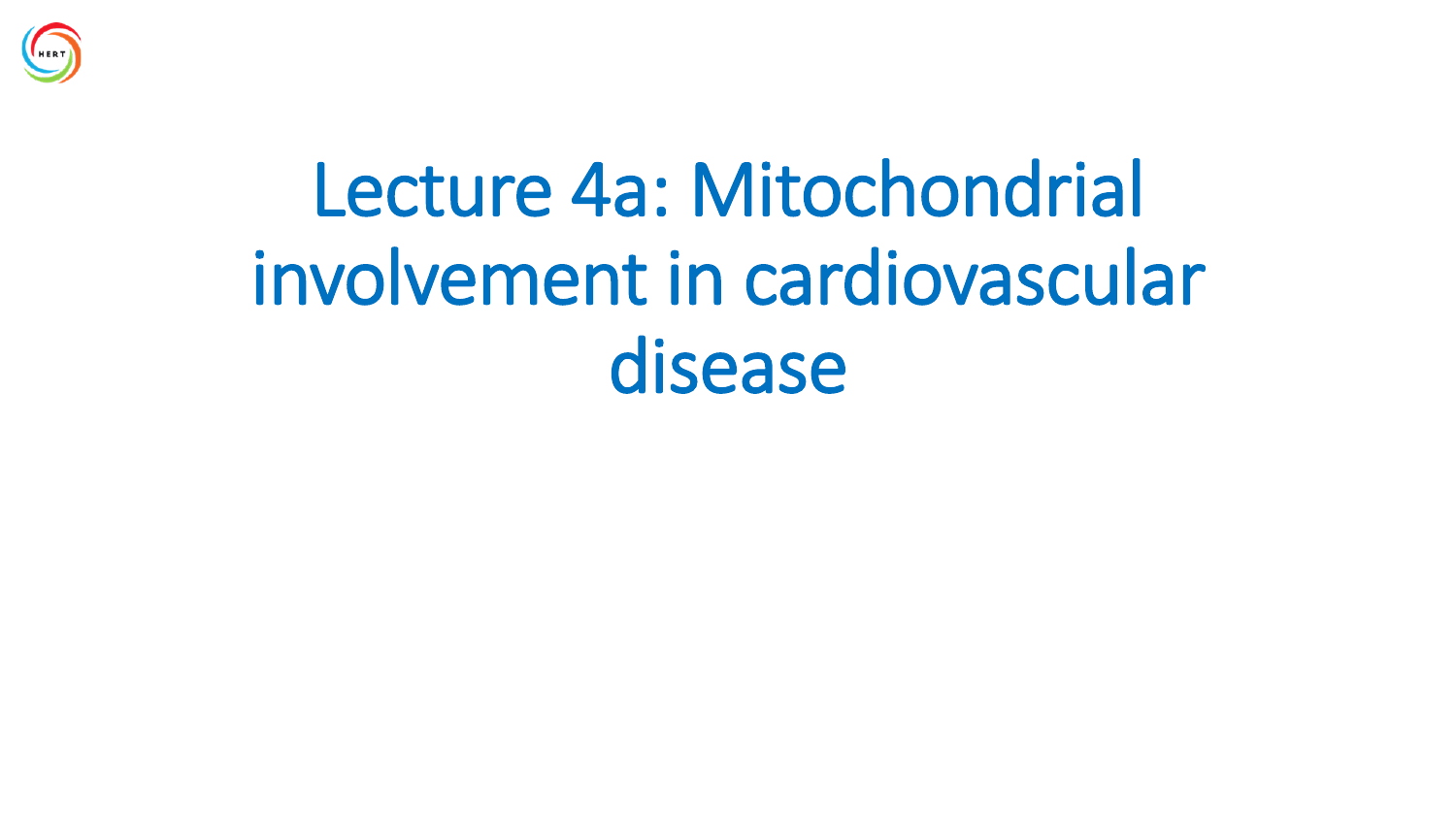### Cardiovascular disease mortality – surely a success story?

- For years, CVD mortality has been declining.
- However, the **rate of decline in CVD mortality has slowed considerably in recent years** in most developed countries for both males and females, particularly at ages 35–74 years.
- **CVD mortality is now rising in 12 out of the 23 nations** studied in 2017.
- The researchers attribute this to increasing obesity and health inequalities, especially in English-speaking nations.

(Lopez AD, Int J Epidemiol, 2019)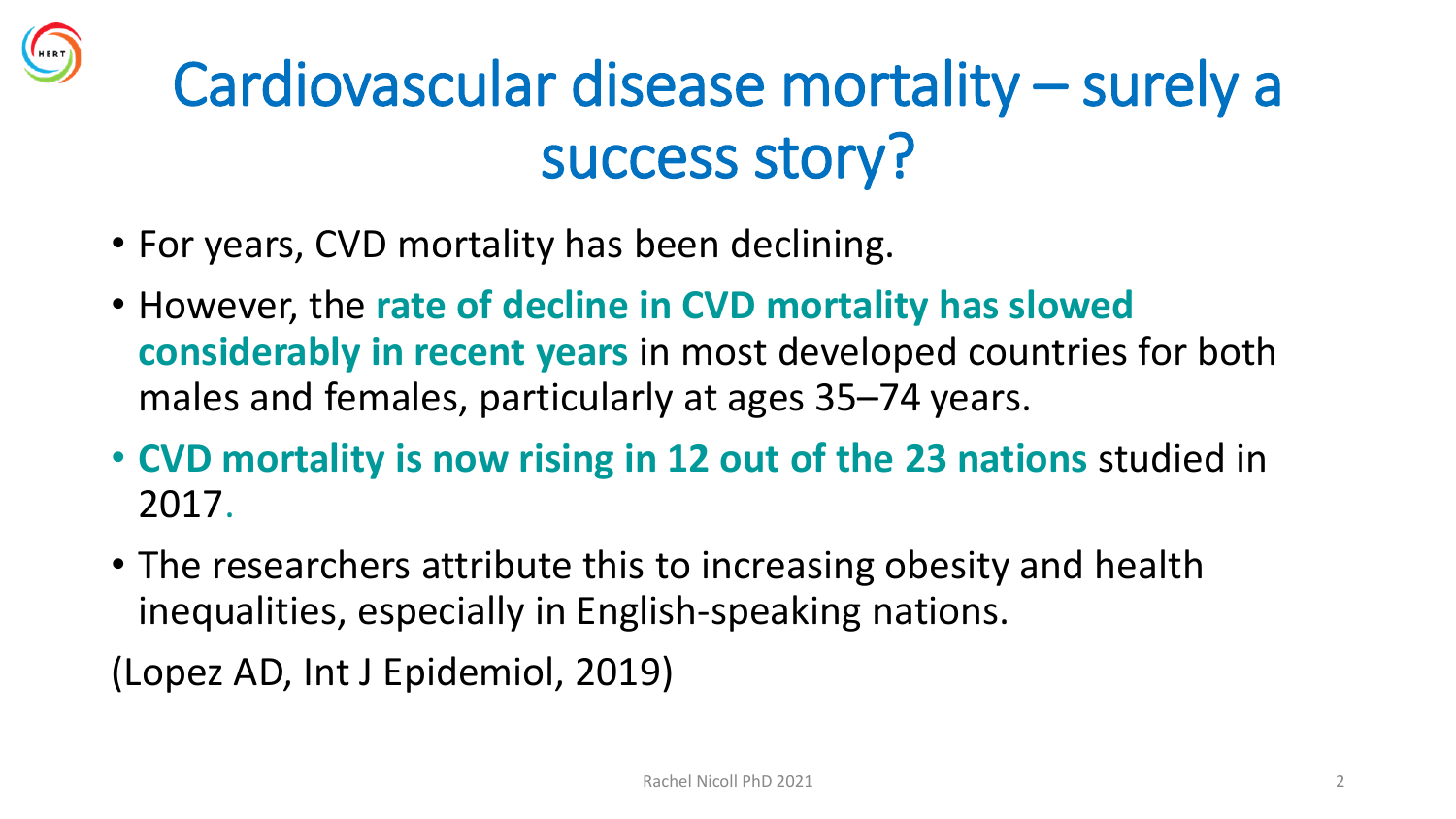

#### Mitochondria and heart function

- The heart depends on mitochondria for 95% of its ATP, the remaining 5% coming from glycolysis. **The heart has one of the highest energy demands in the human body.** Every day, cardiac mitochondria have to synthesise 6kg of ATP to meet cardiac energy requirements for contraction. An adult cardiac myocyte contains roughly 6000 mitochondria, constituting up to 40% of cell volume.
- **The heart also requires large and constant supplies of oxygenated blood to enable OXPHOS.**
- This makes the cardiovascular system **uniquely vulnerable** and it is likely that everyone with cardiovascular disease (CVD) will have some form of **energy deficiency.**
- Furthermore, **cardiac myocyte mitochondria cannot travel within the myocyte and they do not undergo fission or fusion**, putting them at a **disadvantage to the mitochondria in other tissues**.

(Sheeran FL, Adv Exp Med Biol, 2017; Huang X, Proc Natl Acad Sci, 2013; Gustafsson AB, Cardiovasc Res, 2008)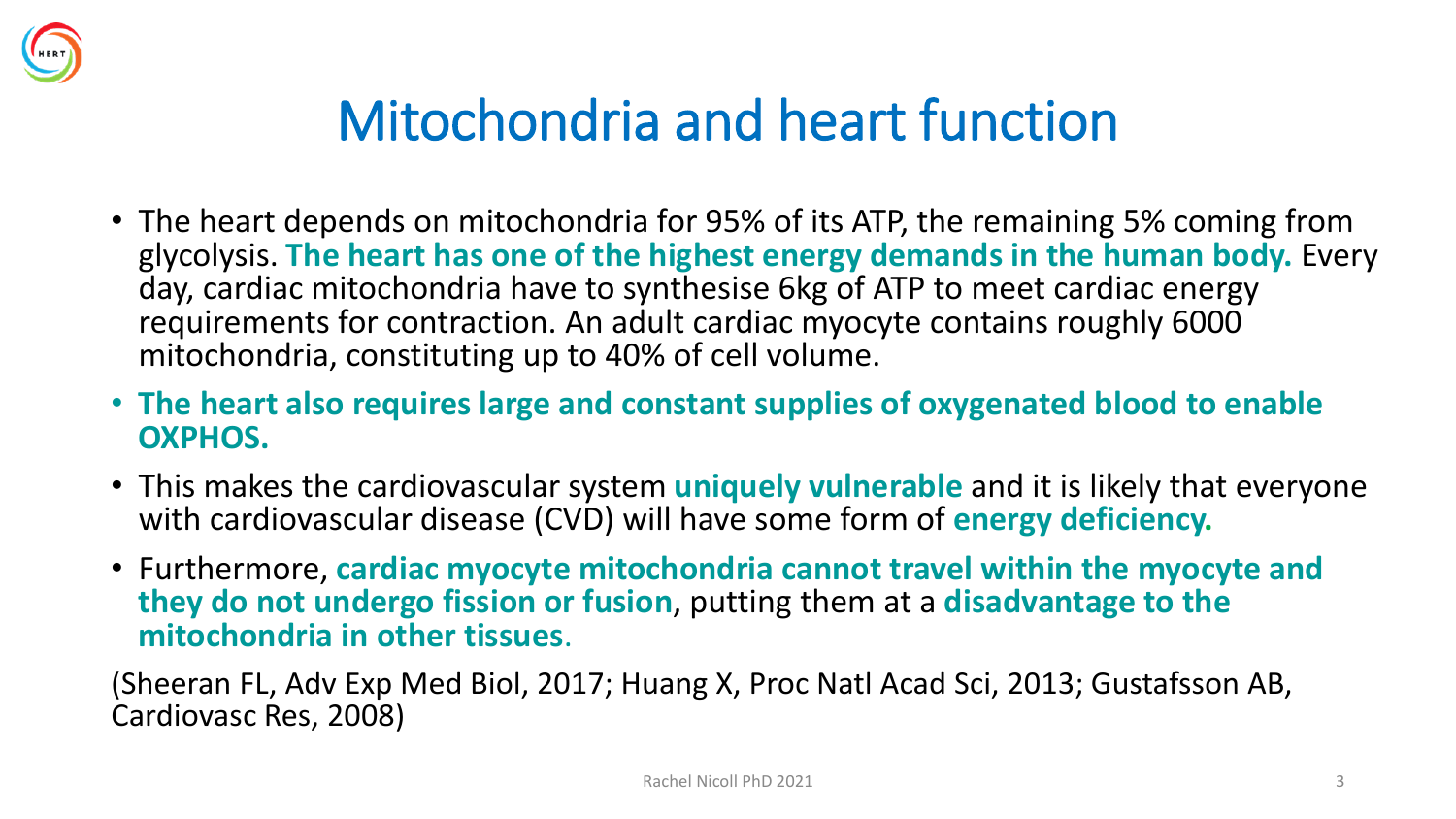

#### How cardiac myocytes overcome their limitations

- Cardiac myocytes have evolved an ingenious mean of circumventing these limitations, not seen in other body systems: they form one **large static interconnected network of mitochondria in each cell.**
- By this means, they **co-ordinate ATP production and exchange parts to repair damaged mitochondria.**
- They achieve this by:
	- **adjacent mitochondria 'kissing';**
	- **building a nanotunnel between nonadjacent mitochondria**.

(Huang X, Proc Natl Acad Sci, 2013; Lou E, PLoS One, 2012)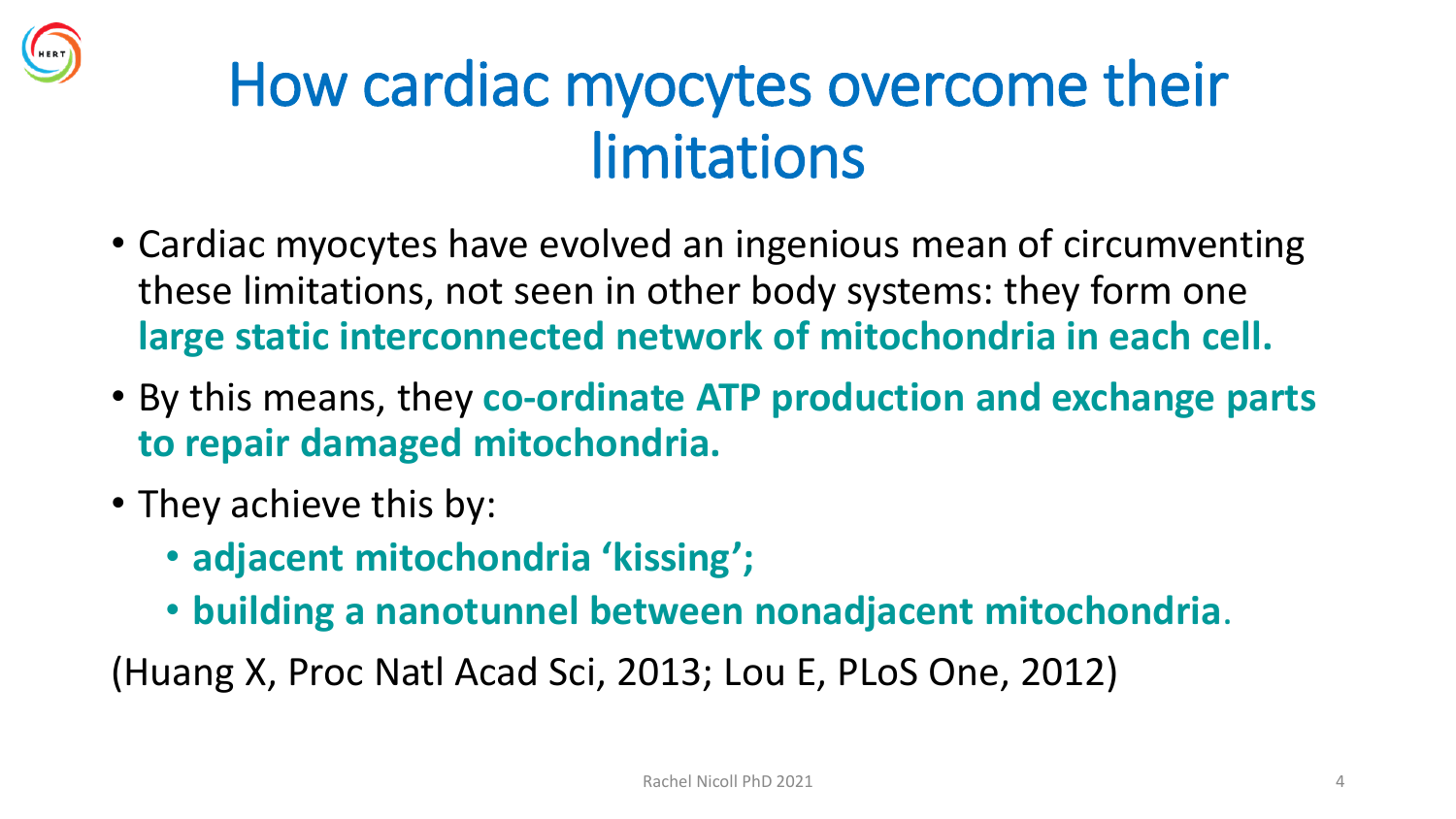#### HERT Pictures of mitochondrial nanotunnels and kissing



**Trends in Cell Biology** 



Vincent AE, Trends Cell Biol, 2017 **Rachel Nicoll PhD 2021** 5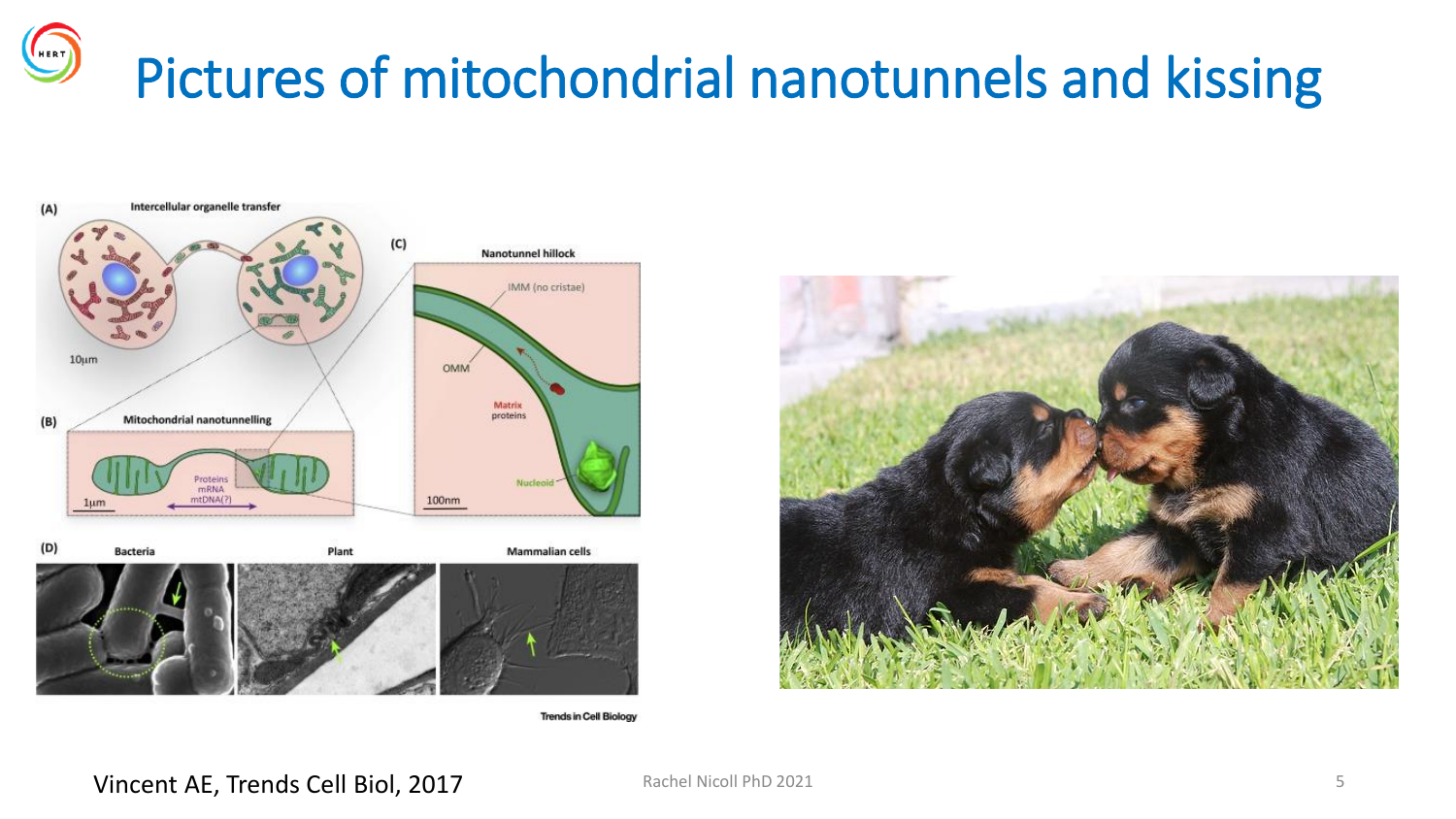# Mitochondria in CVD development and progression

- **Angina, hypertension, atherosclerosis, ischaemia, heart failure and diastolic dysfunction all have their roots in failure of mitochondrial energy production**. Any degree of ischaemia will worsen pre-existing conditions by reducing available ATP.
- **In the heart, the preferred method of producing ATP is β-oxidation of fatty acids or ketones.** Pyruvate contributes minimally to ATP synthesis in the healthy heart. **As the heart shifts to the less efficient glycolysis for energy production, lactic acid build-up develops**, with a progressive loss of contractility and risk of angina pain.
- **This incomplete β-oxidation in the heart has been associated with heart failure, ischaemic heart disease and diabetic cardiomyopathy,** producing an accumulation of lipid peroxides.
- **Heart failure is associated with a gradual decline in the bioenergetic reserve capacity of the myocardium and decreased mitochondrial biogenesis.**
- In addition, mitochondrial dysfunction is involved in every aspect of atherosclerosis development and progression. Atherosclerosis-associated inflammation is linked to mitochondrial dysfunction and mitochondria themselves can act as pro-inflammatory agents, leading some to suggest atherosclerosis may be an autoimmune disease.

(Sheeran FL, Adv Exp Med Biol, 2017; Jiang Y, Toxicology, 2015; Silva-Oropeza E, 2004; Bonora M, Nat Rev, 2019; Montaigne D, Card Electrophysiol Clin, 2015; Lee TW, J Biomed Sci. 2017; Botto N; Mutat Res, 2005; Bray AW, Curr Opin Cardiol, 2017; Komlodi T, J Bioenerg Biomembr, 2018; Robb EL, J Biol Chem, 2018)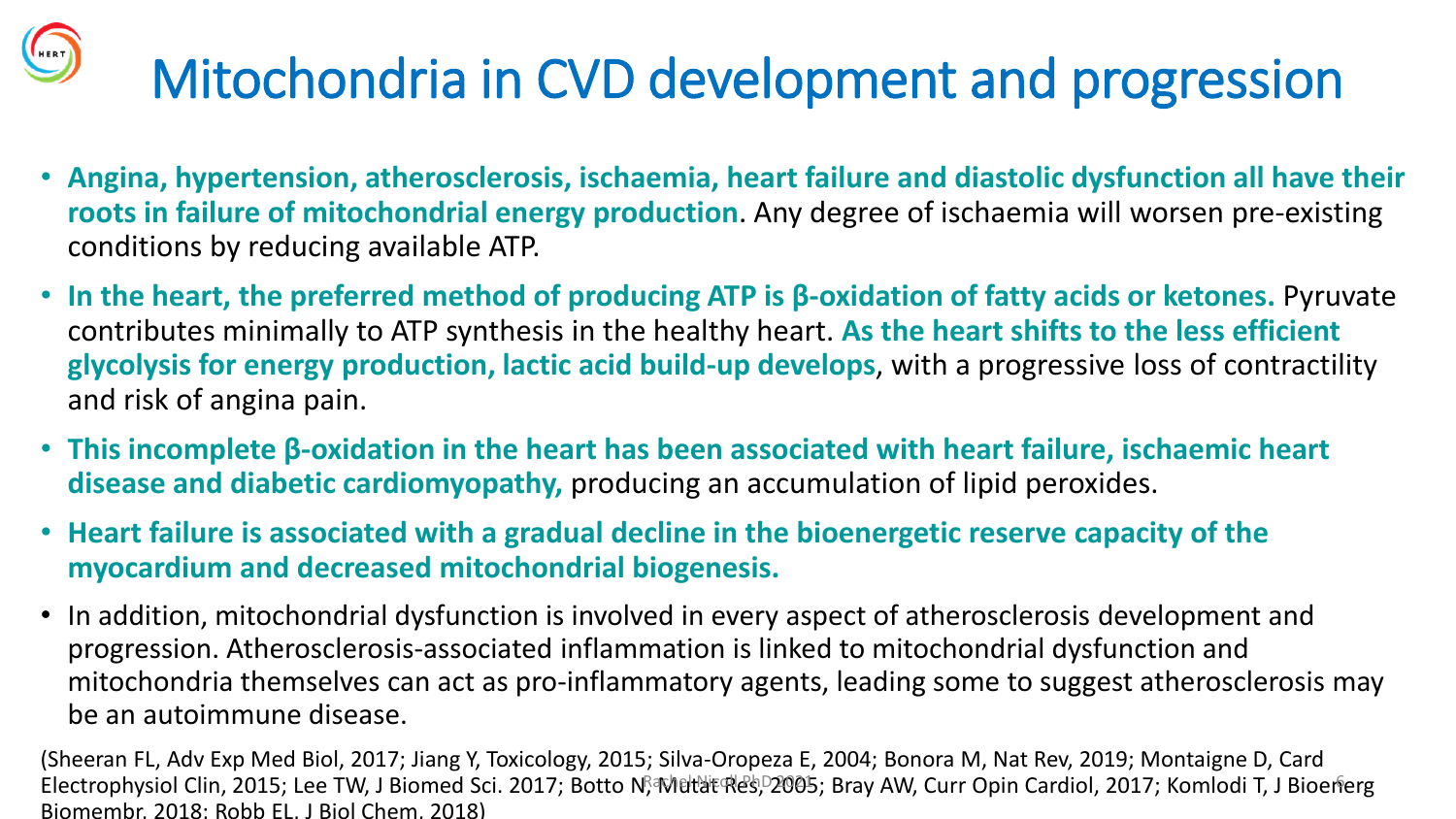

## Implications of the loss of mitochondrial energy production

- Adenine nucleotide (ATP, ADP, AMP) levels decline more than 30% in heart failure and more than 40% in coronary artery disease and ischaemic heart disease. Tissue biopsy and nuclear magnetic resonance findings confirm these observations.
- High concentrations of ATP are required to activate calcium pumps necessary to facilitate cardiac relaxation and diastolic filling. More ATP is needed to fill the heart (diastole) than to empty it (systole).
- Low ATP levels disable calcium channels in the heart, so that ions cannot escape during the ejection phase, preventing the heart muscle from relaxing (i.e. diastolic dysfunction) and build up of excess calcium ions.
- In ischaemic or hypoxic hearts, the cell's ability to match ATP supply and demand is disrupted, leading to both depletion of the cardiac energy pool and dysfunction in mitochondrial turnover mechanisms. When ATP levels fall, diastolic heart function deteriorates; diastolic dysfunction is an early sign of myocardial failure despite the presence of normal systolic function and preserved ejection fraction.
- The heart tries to compensate by enlarging its size (hypertrophy) but this worsens the ejection fraction and diastolic function.
- Reverse electron transport is a key source of mtROS production, especially in ischaemia-reperfusion injury.
- The preservation of ATP is vital in the heart, especially during bouts of ischaemia, as a reduction in ATP level corresponds to a loss of diastolic function. The larger the energy reserves during ischaemia, the greater the chance that ATP recovery can occur upon reperfusion and the lower the extent of cardiac injury.
- Several mutations in genes coding for components of the mitochondrial respiratory chain have been associated with familial cardiomyopathies; heart tissue from patients with CAD contains many more mtDNA mutations compared to agematched controls.

(Sinatra ST, Alternative Therapies, 2009; Ingwall JS, Circ Res, 2004; Bashore TM, JACC, 1987; Mirogoli M, Cell Rep, 2016; Santulli G, Proc Natl Acad Sci USA, 2015; Bonora M, Nat Rev, 2019; Glanz VY, Front Biosci, 2020; Rosca MG, Heart Fail Rev, 2013; Sheeran FL, Adv Exp Med Biol, 2017; Jiang Y, Toxicology, 2015; Silva-Oropeza E, 2004; Montaigne D, Card Electrophysiol Clin, 2015; Lee TW, J Biomed Sci. 2017) Rachel Nicolard Phys Ivinogon M, Cen Rep, 2010, Santam O, I Toc Nati Acad Sci 03/3<br>Resiler Nicolard Sheeran El Adv Evn Med Riol 2017: Ijang V Tovicology 2015: Silv: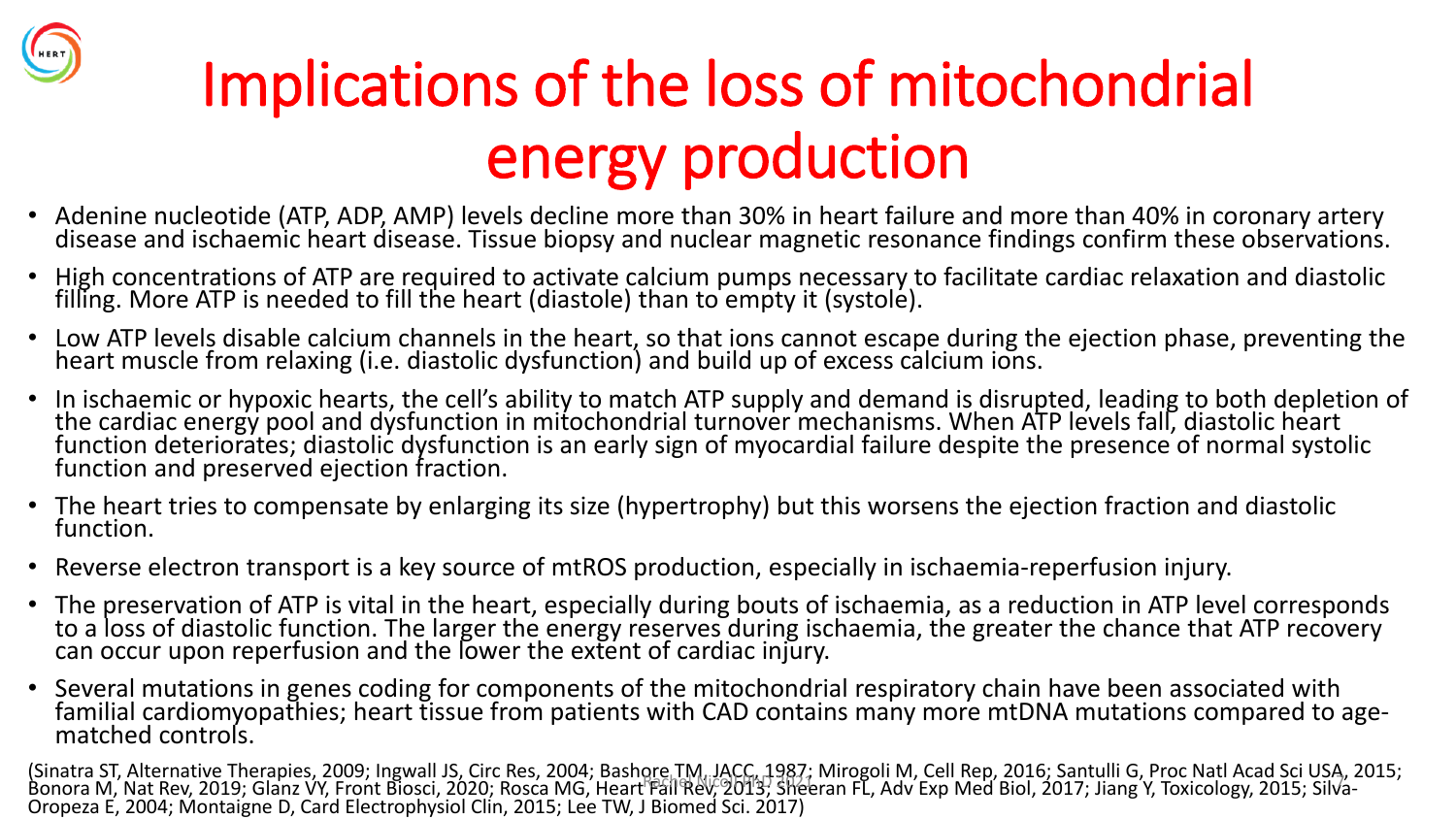# Mitochondria and intracellular calcium in heart disease

- Calcium fluxes are at the core of overall cardiac activity. Therefore, defects in the capacity of the mitochondrial network (in conjunction with the endoplasmic reticulum) to regulate calcium homeostasis can alter cardiac functions such as electrical conduction.
- In particular, cardiac cells have a potential to accumulate calcium. Low ATP levels disable calcium channels in the heart, so that ions cannot escape during the ejection phase, preventing the heart muscle from relaxing (i.e. diastolic dysfunction).
- Arrhythmogenesis due to calcium propagation during heart failure is a major clinical problem. Heart failure progressively stiffens the membrane and disrupts the microtubules allowing mitochondrial network communication, displaces mitochondria and causes calcium release. Uncoupling the mitochondrial proton gradient abolished abnormal calcium propagation in heart failure.
- Diastolic calcium leak from the (sarco)endoplasmic reticulum, caused mitochondrial calcium overload and dysfunction in a mouse model of post-myocardial infarction heart failure.

(Mirogoli M, Cell Rep, 2016; Santulli G, Proc Natl Acad Sci USA, 2015; Bonora M, Nat Rev, 2019)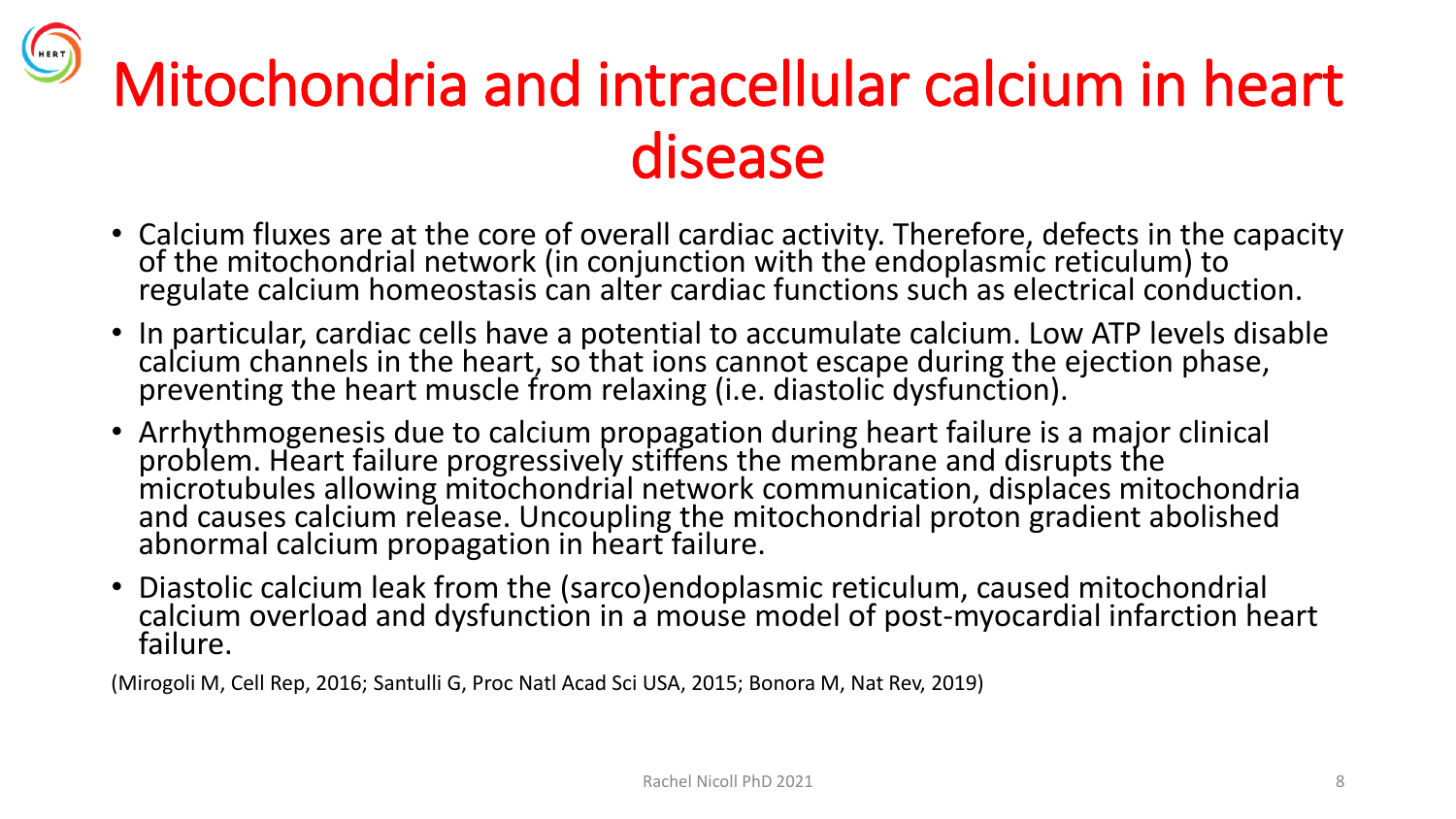

#### Atherosclerosis and mitochondria

- Mitochondrial dysfunction is involved in every aspect of atherosclerosis development and progression.
- In particular, atherosclerosis-associated inflammation is linked to mitochondrial dysfunction; mitochondria not only trigger the response to external signals, but also can act as pro-inflammatory agents themselves. In this regard, Glanz et al consider that atherosclerosis is potentially an autoimmune disease.
- Damaged mitochondria accumulating in the cytosol of cardiomyocytes or endothelial cells can drive pathogenic inflammatory responses leading to heart disease or atherosclerosis.

(Glanz VY, Front Biosci, 2020; Bonora M, Nat Rev, 2019)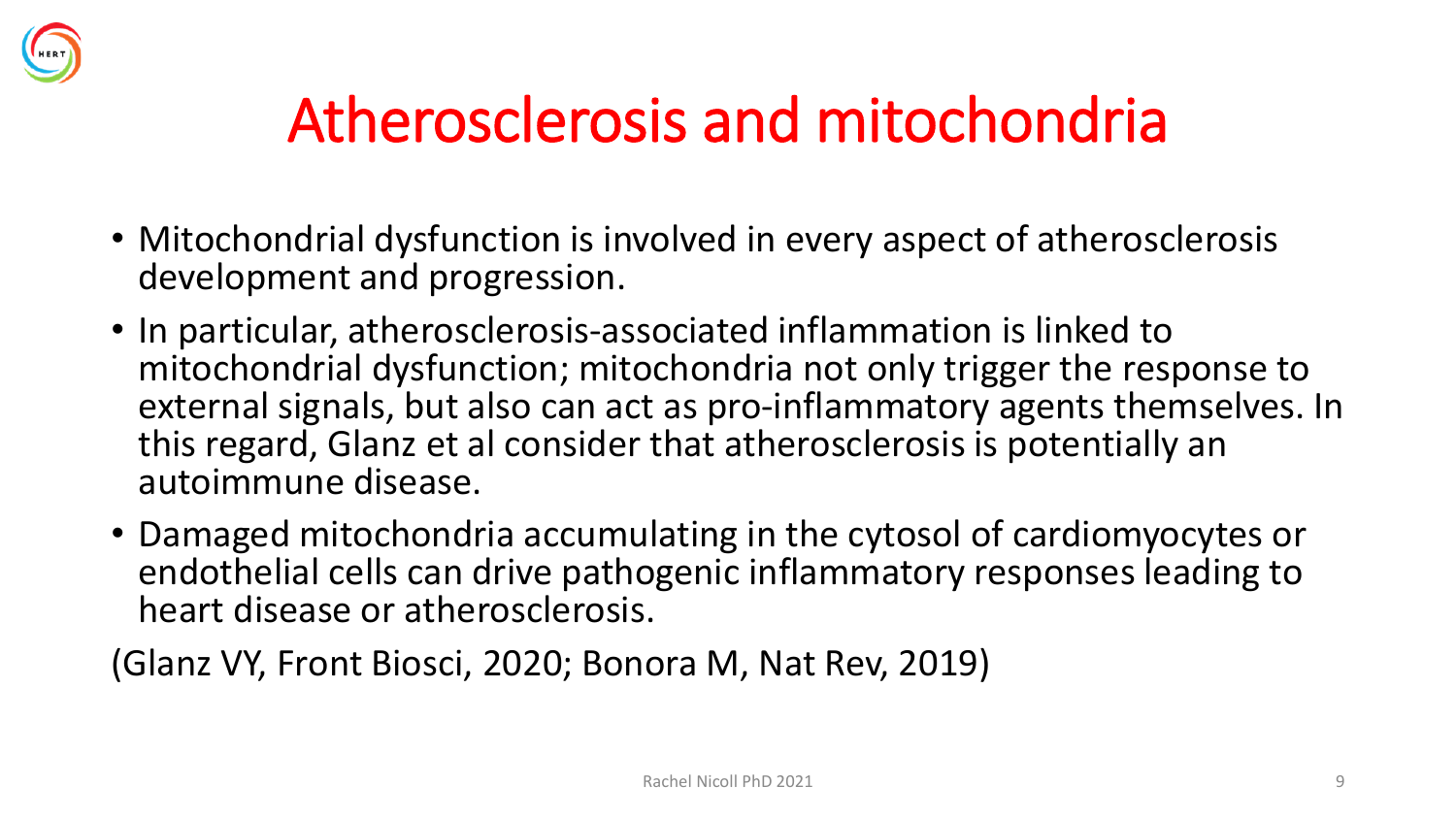

#### Cholesterol and mitochondria

- Cholesterol is essential for the survival of all cells and for the structure, fluidity and integrity of cell membranes and intracellular lipids. Steroid hormones, bile acids and vitamin D are all dependent on cholesterol for their synthesis. In the elderly, lower cholesterol increased mortality, rather than reducing it.
- Cholesterol is produced in the mitochondria and endoplasmic reticulum through the action of enzymes, principally HMG-CoA reductase, which also synthesises CoQ10.
- But insulin resistance (and other risk factors) can cause HMG-CoA reductase to work overtime producing cholesterol, suggesting that high levels of cholesterol is not a pathology in itself but is merely a response to other pathology.

(Schatz U, Lancet, 2001; Ferramosca A, Adv Nutr, 2014)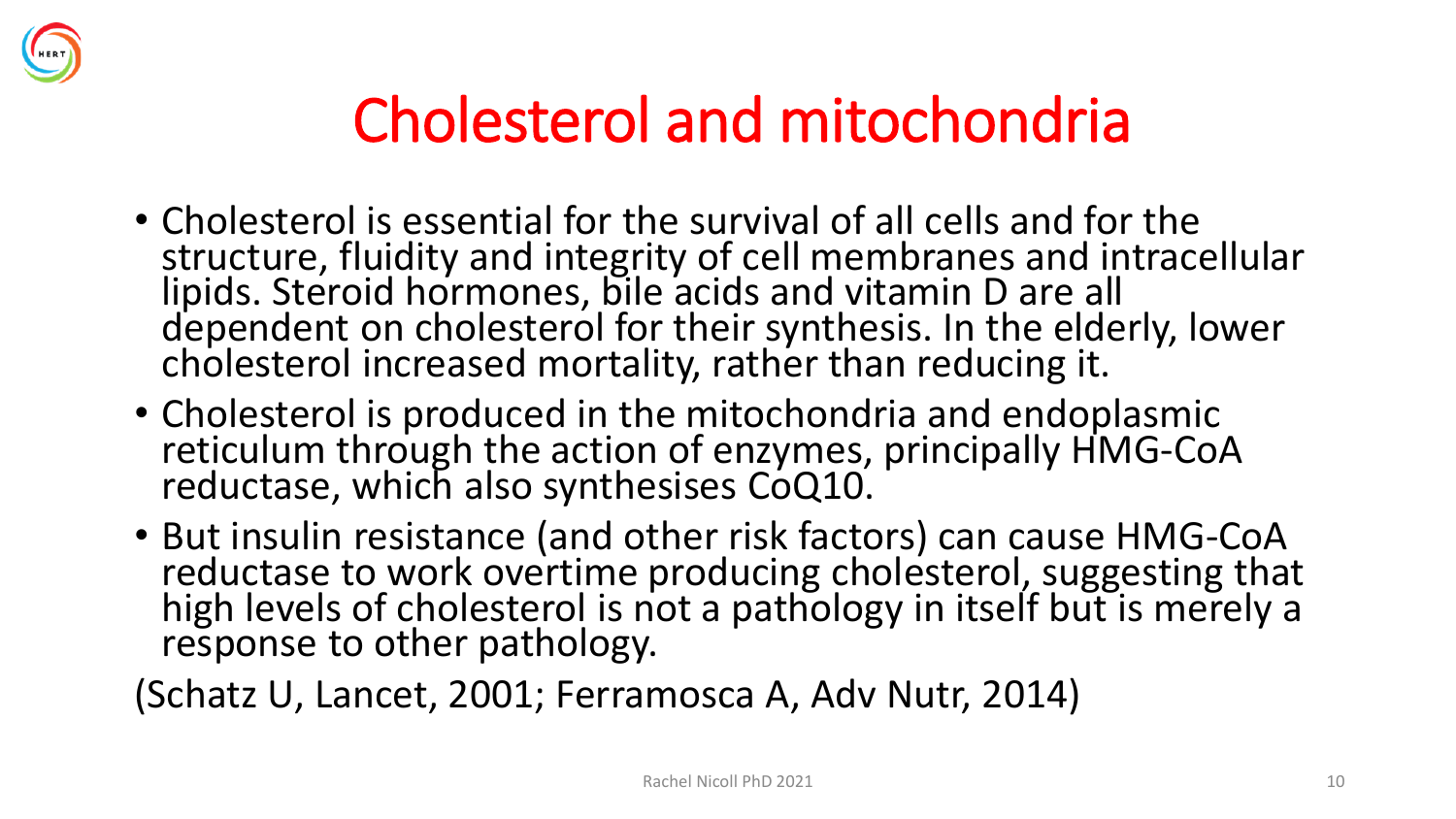

#### Hypertension and mitochondria

- Mitochondria play an essential role in the regulation of vascular smooth muscle cell calcium signalling and buffer excess calcium. Cross-talk between signalling systems regulates vascular tone in response to complex stimulation to maintain blood pressure.
- Vasoconstriction is mediated by angiotensin II and endothelin through activating NADPH oxidase, which produces superoxide to antagonise endothelial nitric oxide synthase (eNOS) in the vascular endothelium. Hence, healthy blood pressure is maintained by the opposing action of 2 free radicals: superoxide and nitric oxide.
- Various stressors such as insulin resistance can reduce eNOS, while mitochondrial biopterin can activate eNOS. Loss of mitochondrial biopterin can lead to increased superoxide production and reduced antioxidants in the vascular endothelium, resulting in hypertension.
- However, shear stress (increased blood flow putting pressure on vessel walls) can induce eNOS and increased mitochondrial biogenesis – another example of hormesis!

(Dikalov SI, Am J Physiol Heart Circ Physiol, 2013, Bailey J, Free Radic Biol Med, 2017; Poburko D. Cell Calcium, 2004)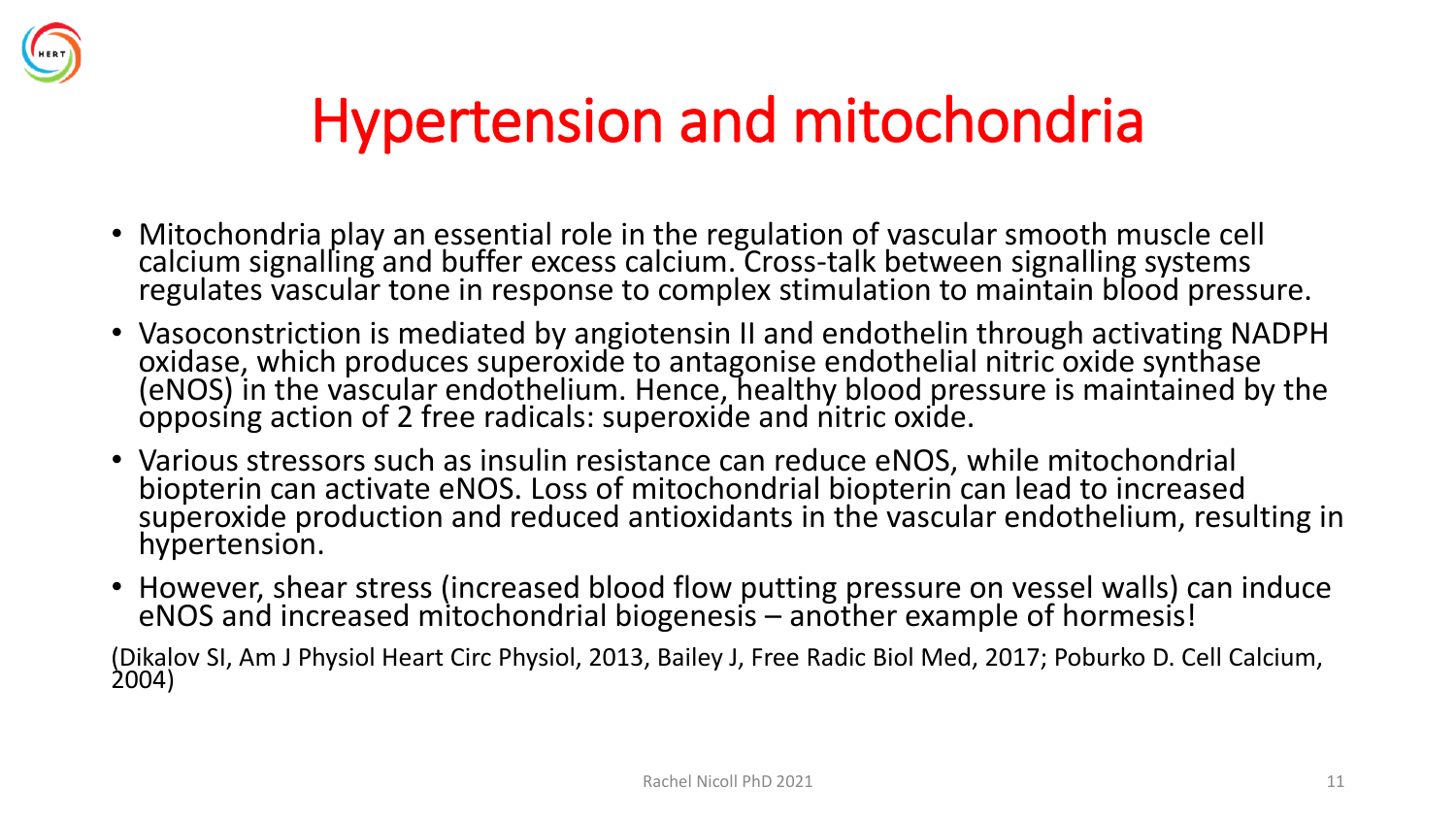

#### Mitochondria and heart failure

- Heart failure is associated with a gradual decline in the bioenergetic reserve capacity of the myocardium and decreased mitochondrial biogenesis. ATP levels have been shown to decrease by 30% in heart failure, while in end-stage heart failure, activity rates of Complexes I and IV and several TCA cycle enzymes are markedly decreased.
- Heart failure has been described as described as 'a systemic mitochondrial cytopathy'.
- Cardiomyocytes undergo metabolic reprogramming involving decreased β-oxidation coupled with intracellular lipid deposition and increased glucose utilisation leading to apoptotic cell death and contractile dysfunction. In addition, the TCA cycle intermediate succinate accumulates in the ischaemic myocardium, inducing oxidative damage at reperfusion.
- The molecular mechanisms underlying metabolic reprogramming in the diseased myocardium include hypoxia-inducible factor  $1α$  (HIF1α), which initiates a transcriptional programme involving PPARγ that leads to increased glucose uptake and consequent lipid accumulation,.
- Diminished redox capacity with lower total glutathione and coenzyme Q10 levels are also a feature of chronic left ventricular failure.

(Rosca MG, Heart Fail Rev, 2013; Bonora M, Nat Rev, 2019)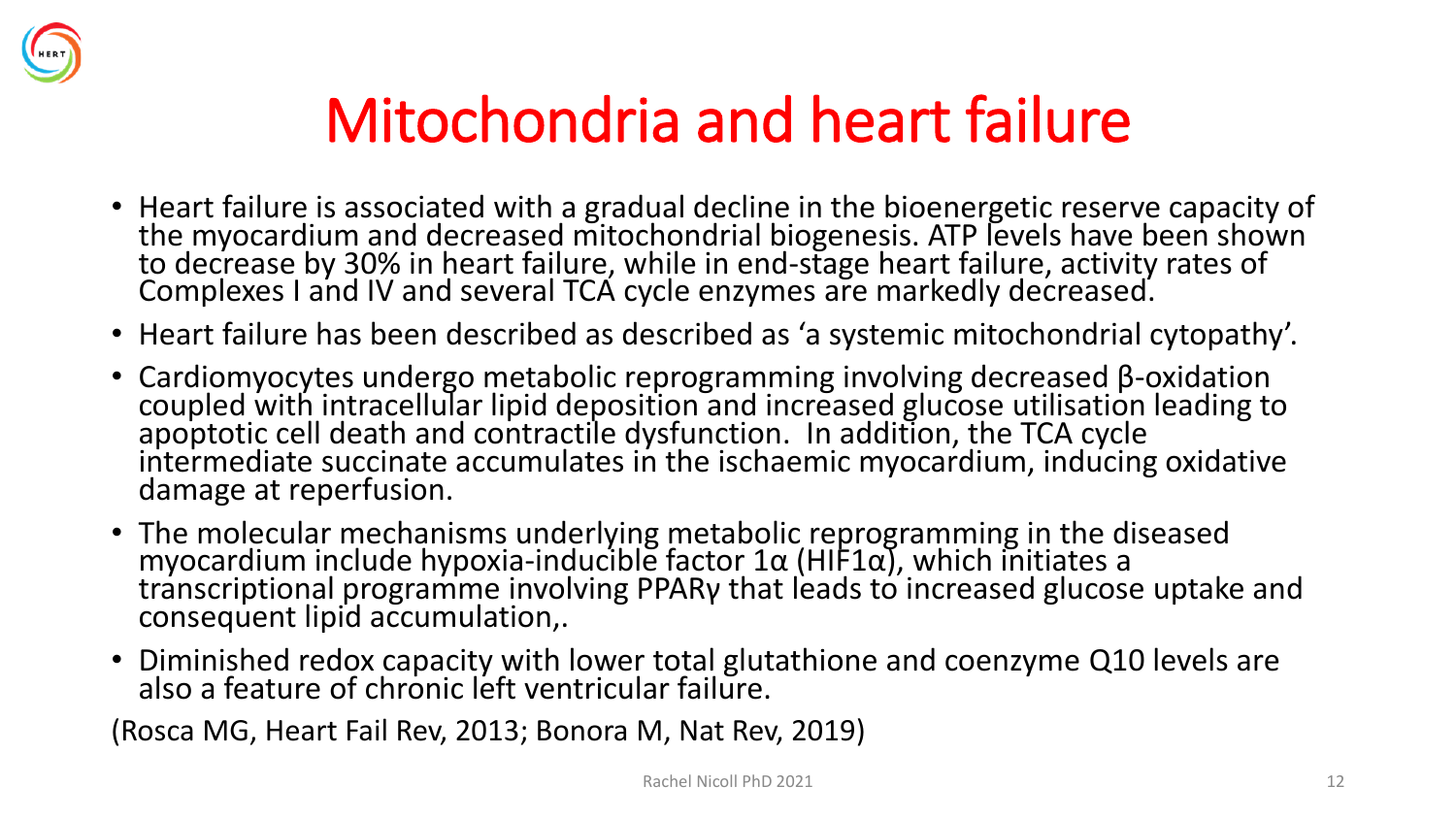#### Other aspects of mitochondria and heart disease

- Animal studies have shown that blocking production of the proteins that stimulate mitochondrial biogenesis led to multiple defects in heart function due to depleted energy reserves. Poor mitochondrial biogenesis led on to heart failure.
- Wolff-Parkinson-White syndrome is now recognised as a mitochondria-associated disorder. A cardiac mitochondrial defect can lead to a sudden conduction velocity disorder and cardiac failure.

(Sheeran FL, Adv Exp Med Biol, 2017; Jiang Y, Toxicology, 2015; Silva-Oropeza E, 2004; Bonora M, Nat Rev, 2019; Bonora M, Nat Rev, 2019; Montaigne D, Card Electrophysiol Clin, 2015; Lee TW, J Biomed Sci. 2017) Rachel Nicoll PhD 2021 13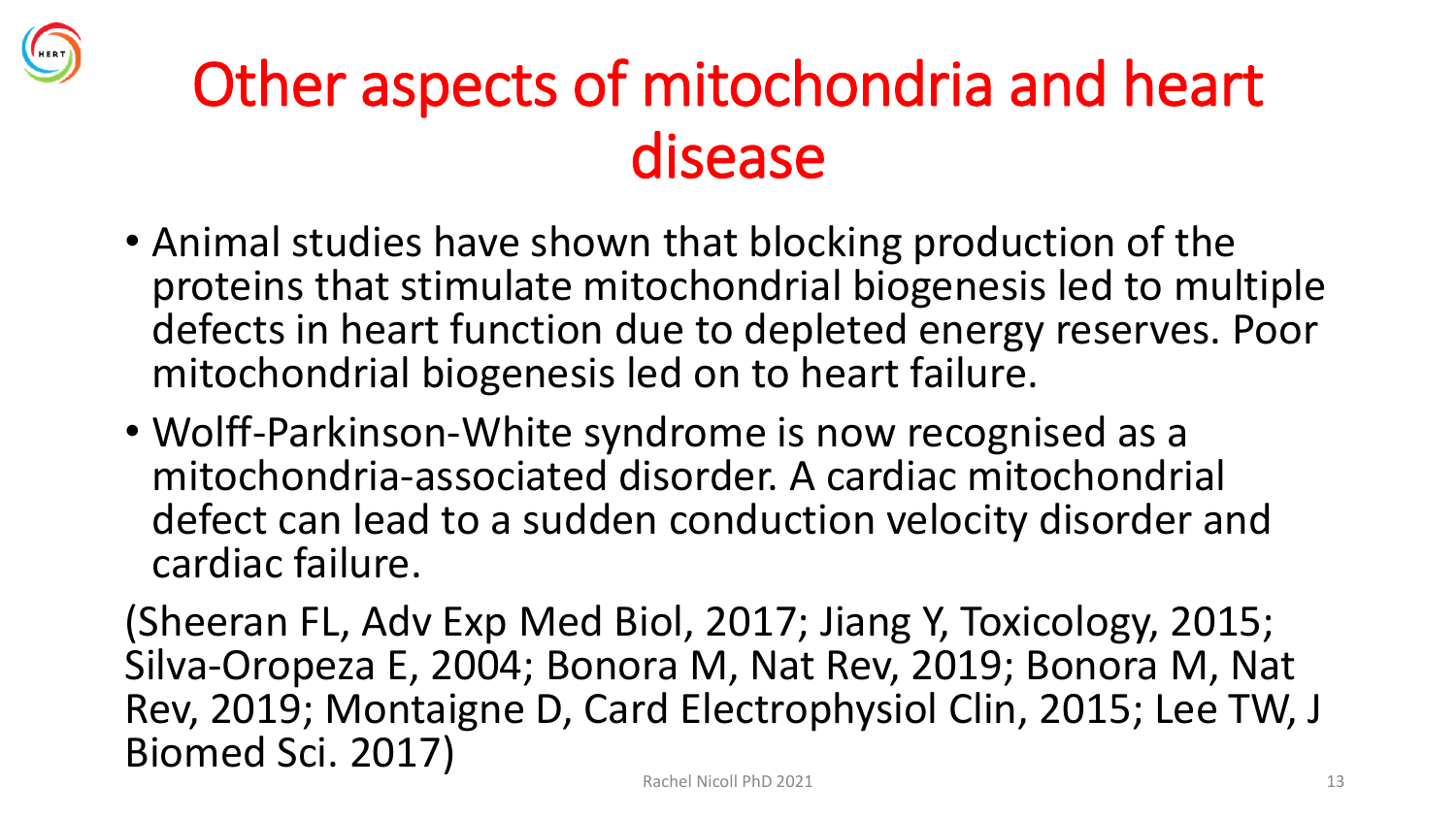## Heart failure treatment, courtesy of the Mayo Clinic

- 'Heart failure is a chronic disease needing lifelong management. However, with treatment, signs and symptoms of heart failure can improve, and the heart sometimes becomes stronger. Treatment may help you live longer and reduce your chance of dying suddenly.
- Doctors sometimes can correct heart failure by treating the underlying cause. For example, repairing a heart valve or controlling a fast heart rhythm may reverse heart failure. But for most people, the treatment of heart failure involves a balance of the right medications and, in some cases, use of devices that help the heart beat and contract properly.'
- The 'right medication' (of which patients may have to take several):
	- Angiotensin-converting enzyme (ACE) inhibitors or angiotensin II receptor blockers: vasodilators, decrease workload on the heart.
	- Beta blockers: slows heart rate, reduces blood pressure, limits some of the heart damage.
	- Diuretics or aldosterone antagonists: reduce fluid retention but may alter electrolyte balance.
	- Inotropes or digoxin: improves heart pumping function, strengthening contractions.
- These come with a lot of potential adverse effects.
- Note that nowhere is mentioned that the root cause of heart failure is lack of energy.
- And while we are on the subject of medications…..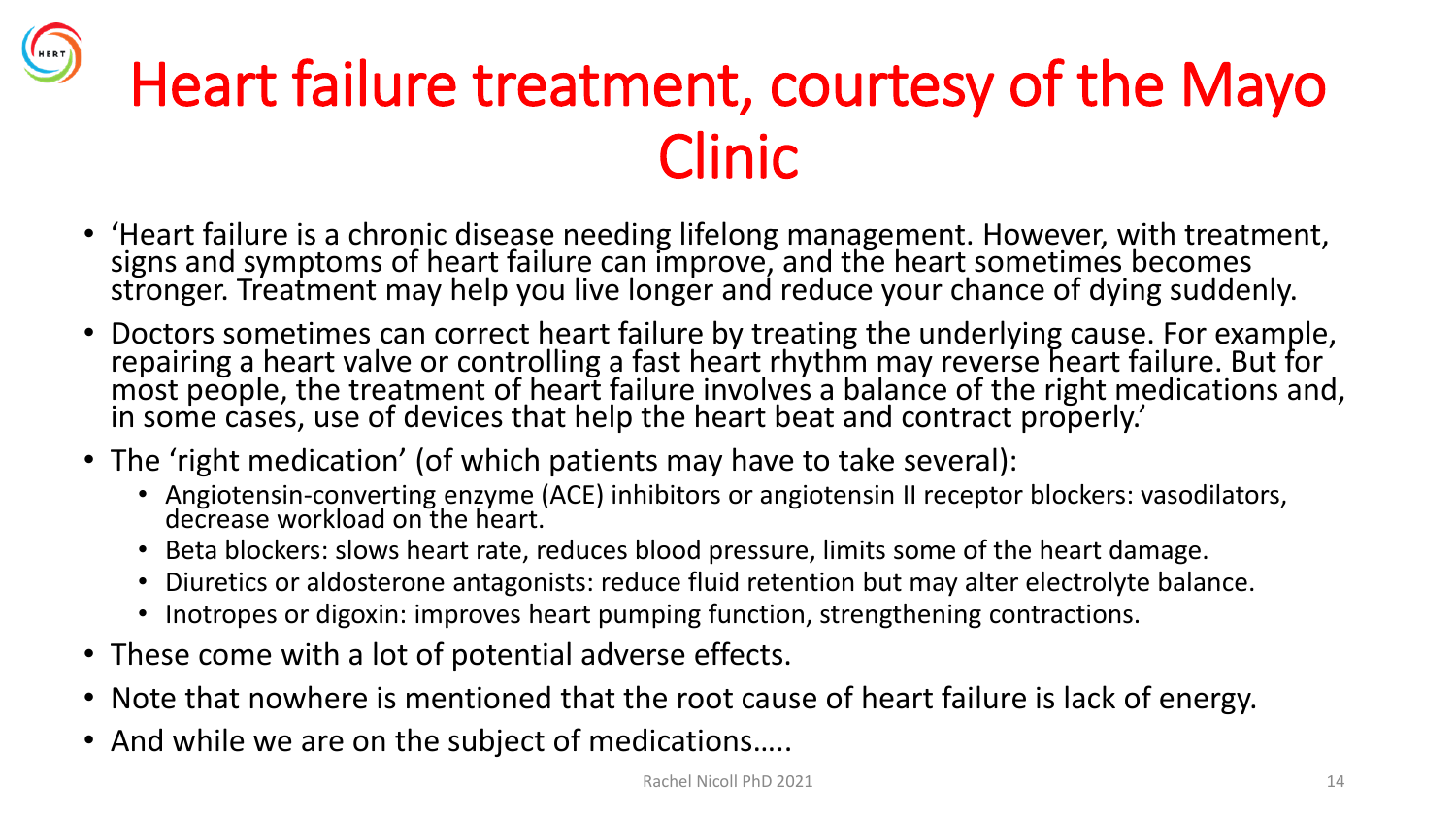# Statins: How do they affect the mitochondria?

- **Statins work by blocking HMG-CoA reductase**, the liver enzyme that makes cholesterol; blocking this enzyme triggers **depletion of CoQ10 and vitamin K2**, both necessary for heart health and the prevention of some cancers. The body makes cholesterol as is necessary for the production of hormones etc. [https://www.health.harvard.edu/heart-health/how-its-made-cholesterol-production-in-your-body\)](https://www.health.harvard.edu/heart-health/how-its-made-cholesterol-production-in-your-body)
- **Statins reduce CoQ10 production, leading to lower ATP production and increased electron leakage from the ETC and hence elevated mitochondrial ROS.**
- A study of rat mitochondria exposed to statins found increased ROS production, **mitochondrial swelling, collapse of mitochondrial membrane potential, cytochrome c release, DNA fragmentation, up to 96% decreased β-oxidation and ATP levels**.
- Some scientists have referred to statins as '**mitochondrial toxins**'.
- Also with statins we also see **incidence of statin-induced myopathy ranging between 5% and 29%.** A 2008 review showed that not only is mitochondrial dysfunction associated with myopathy but also with other adverse effects of statins, such as such as cognitive loss, neuropathy, pancreatic and hepatic dysfunction and sexual dysfunction. The reduced ATP production can lead to worsening of heart disease, particularly heart failure.
- Patients with statin-associated myopathy had increased mitochondrial H2O2 production, Bax/Bcl-2 ratio and caspase 3 cleavage in skeletal muscle, indicating upregulation of the apoptosis pathway.  $\frac{15}{2}$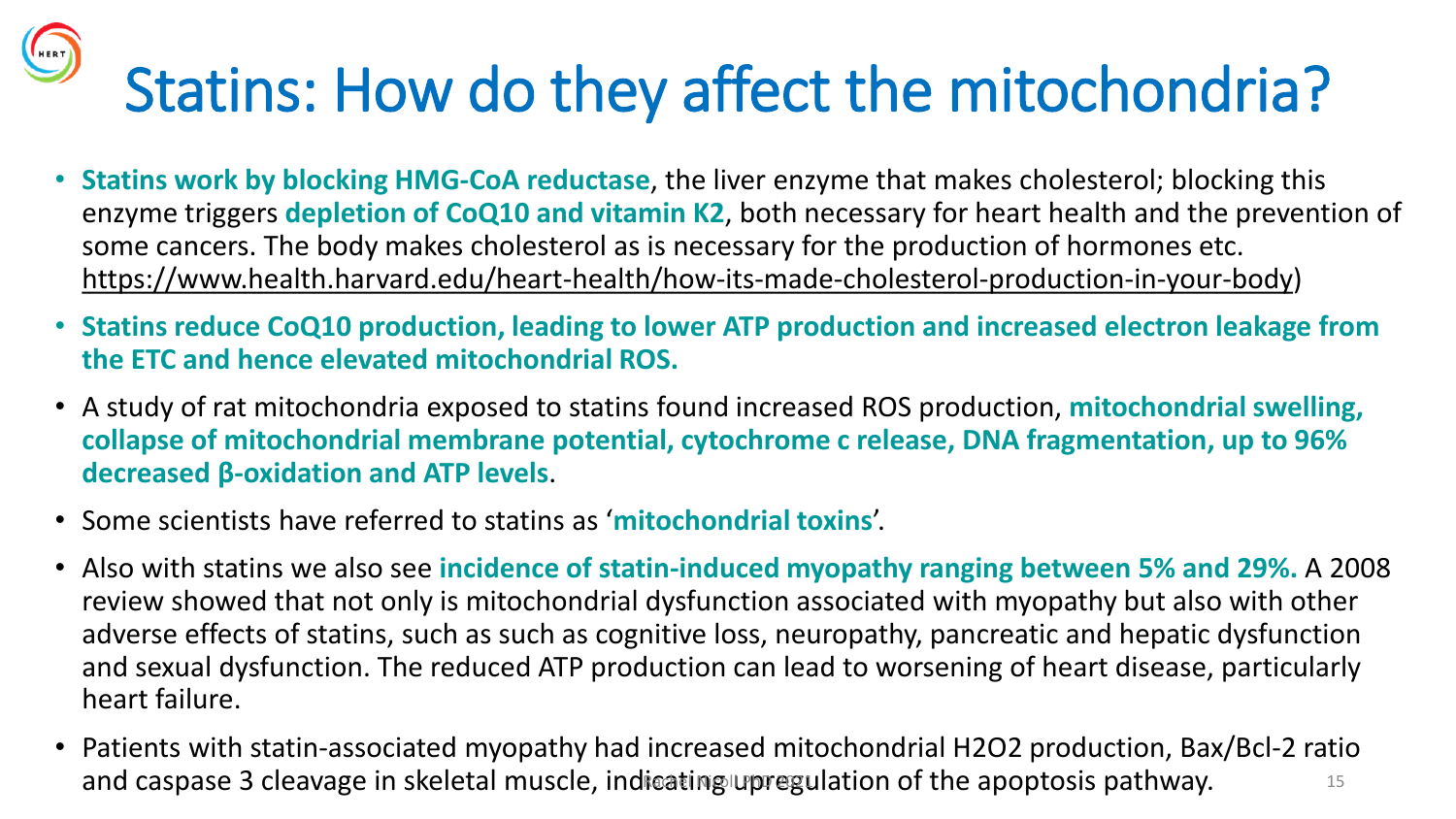

#### Statins: do they even help prevent CVD?

- **A 2015 systematic review of statin trials found that in primary prevention trials, the median postponement of death was just 3.2 days. In secondary prevention trials, death was postponed 4.1 days.** This is a truly astounding finding, considering people take statins for years, if not decades, and the fact that these drugs are associated with a wide range of serious side effects.
- Among those with **life-limiting illness, patients who discontinued statins had improved quality of life and fewer cardiovascular events.**
- **Furthermore, a 2015 study showed that statins can actually cause atherosclerosis and heart failure** 'through the depletion of coenzyme Q10…and thereby ATP generation.'

• In 2019, **a group of UK doctors and scientists**, led by Dr Aseem Malhotra and including the editor of the BMJ and the past President of the Royal College of Physicians, **wrote to the Chair of the British Parliamentary Science and Technology Committee,** Sir Norman Lamb MP, who **called for a full investigation into statins.** [\(https://www.europeanscientist.com/en/features/do-statins-really-work-who-benefits](https://www.europeanscientist.com/en/features/do-statins-really-work-who-benefits-who-has-the-power-to-cover-up-the-side-effects/)who-has-the-power-to-cover-up-the-side-effects/)

(Kristensen ML, BMJ Open, 2015; Bouitbir J, Antiox Redox Signal, 2016; Bouitbir J, Eur Heart J, 2012; Tolosa L, Arch Toxicol, 2015; Sirvent P, Toxicol Appl Pharmacol, 2012; Ramachandran R, J Clin Med, 2017; Rundek T, Arch Neurol, 2004 Kaufmann P, Cell Mol Life Sci, 2007; Golomb BA, Am J Cardiovasc Drugs, 2008; Mortensen SA, Mol Aspects<br>Med 1997: Sadighara M, Basic Clin Pharmacol Toximal Mol FreQinyama H, Expert Rey Clin Pharmacol, 2015) 16 Med, 1997; Sadighara M, Basic Clin Pharmacol Toxicol Dig 2017; Okuyama H, Expert Rev Clin Pharmacol. 2015)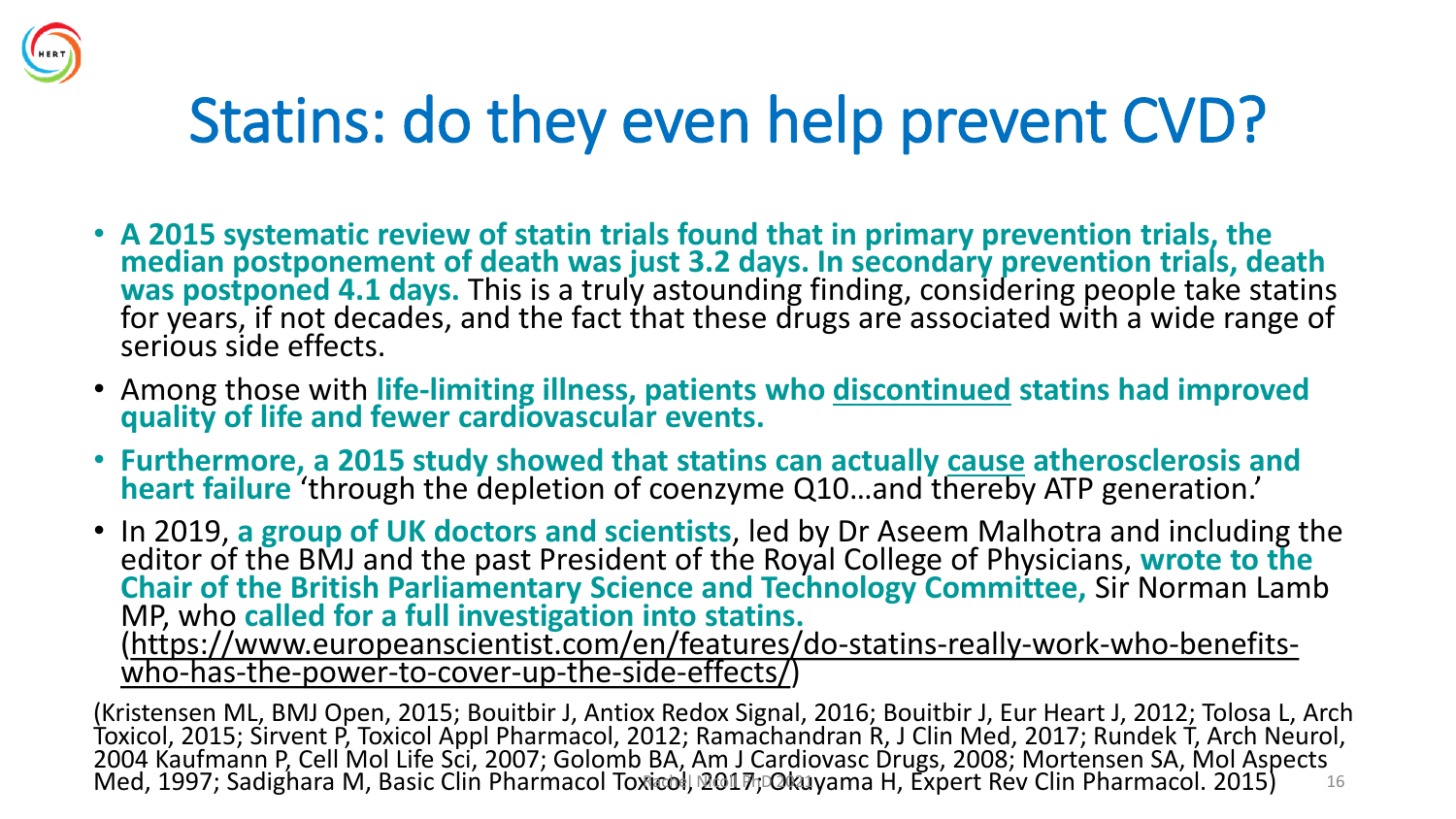

#### Uffe Ravnskov Review

- A 2018 review of recent clinical trials presents substantial evidence that total cholesterol and LDL cholesterol levels are not an indication of heart disease risk, and that statin treatment is of "doubtful benefit" as a form of primary prevention for this reason.
- The review concludes that statins are unable to satisfy any of the Bradford Hill criteria for causality for heart disease and that the conclusions of authors who find benefit are based on misleading statistics, exclusion of unsuccessful trials and by ignoring numerous contradictory observations.
- If you look at absolute risk, statin drugs benefit just 1% of the treated participants. Out of 100 people treated with statins for five years, one person will have one less heart attack.

(Ravnskov U, Exp Rev Clin Pharmacol, 2018)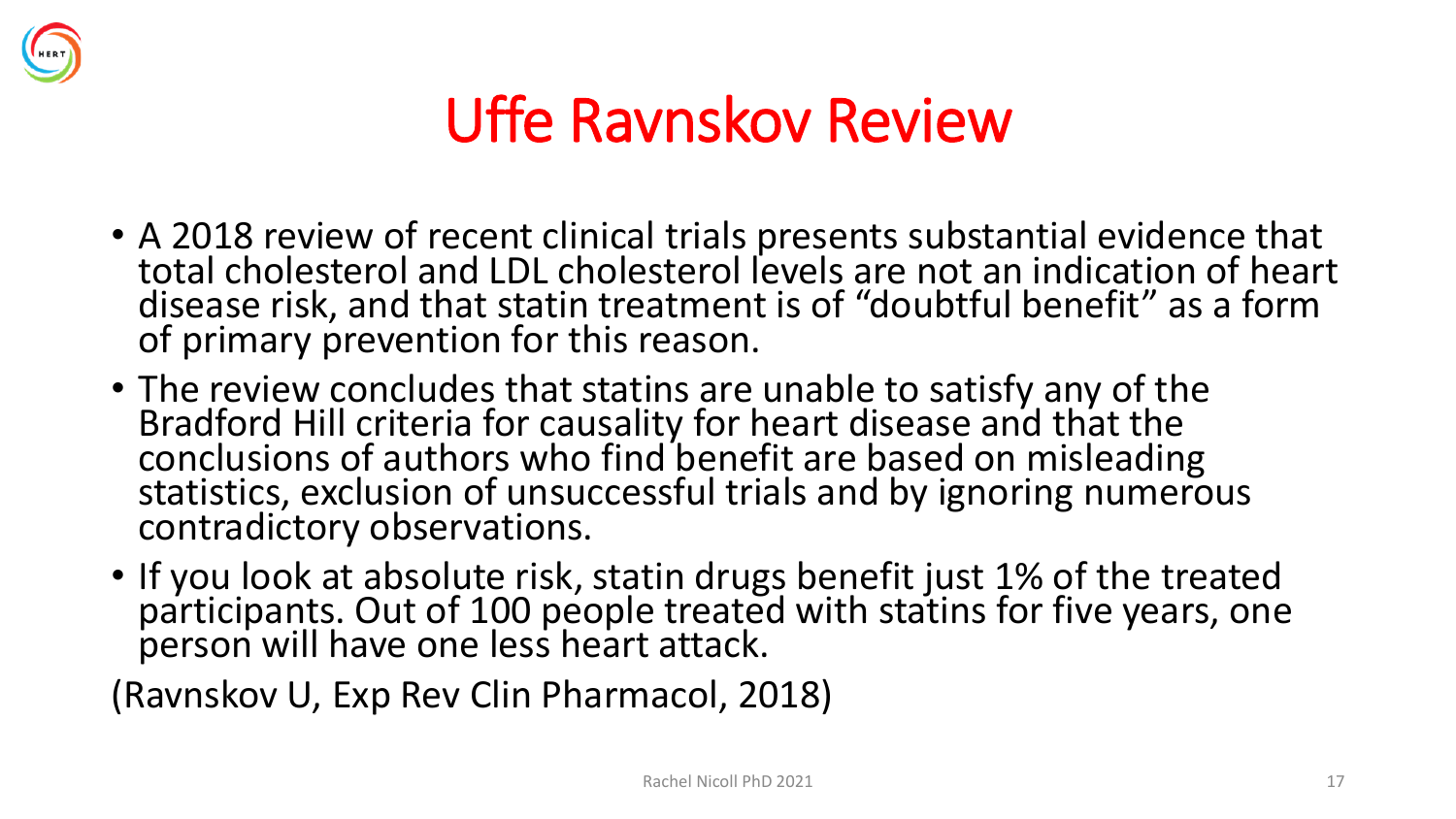

## Statins double rates of diabetes, a key risk factor for CVD

- As long ago as 2012, the US FDA warned of the increased risk of diabetes and impaired glycaemic control in patients who already have diabetes.
- **A 2019 study found that statin users had a 220% higher risk of developing new onset diabetes. Those taking statins for >2 years had a 333% higher risk.** No differences were observed by statin class or intensity of dose. Other studies have broadly confirmed these findings.
- Statins are known to exert side effects on the pancreas, can induce a reduction in insulin secretion and are able to induce apoptosis signalling. Despite this, use of statin therapy in patients with type T2D has been recommended by most clinical guidelines.
- Diabetes UK attempts but fails to reconcile the need to take statins to prevent CAD and diabetic cardiac [complications, while potentially causing diabetes in the first place! \(https://www.diabetes.co.uk/in](https://www.diabetes.co.uk/in-depth/the-convoluted-nature-of-statin-treatment-and-its-link-with-diabetes-2/)depth/the-convoluted-nature-of-statin-treatment-and-its-link-with-diabetes-2/)

(Elnaem MH, J Pharm Bioallied Sci, 2017; Aiman U, J Pharmacol Pharmacother, 2014; Zigmont VA, Diabetes Metab Res Rev, 2019; Cederberg H, Diabetologia, 2015; Okuyama H, Exp Rev Clin Pharmacol, 2015; Kutner JS, JAMA Intern Med. 2015; Crandall JP, Cardiovascular and Metabolic Risk, 2017; Kim J. Cardiovasc Diabetol, 2018; Shah RV, Circulation, 2012)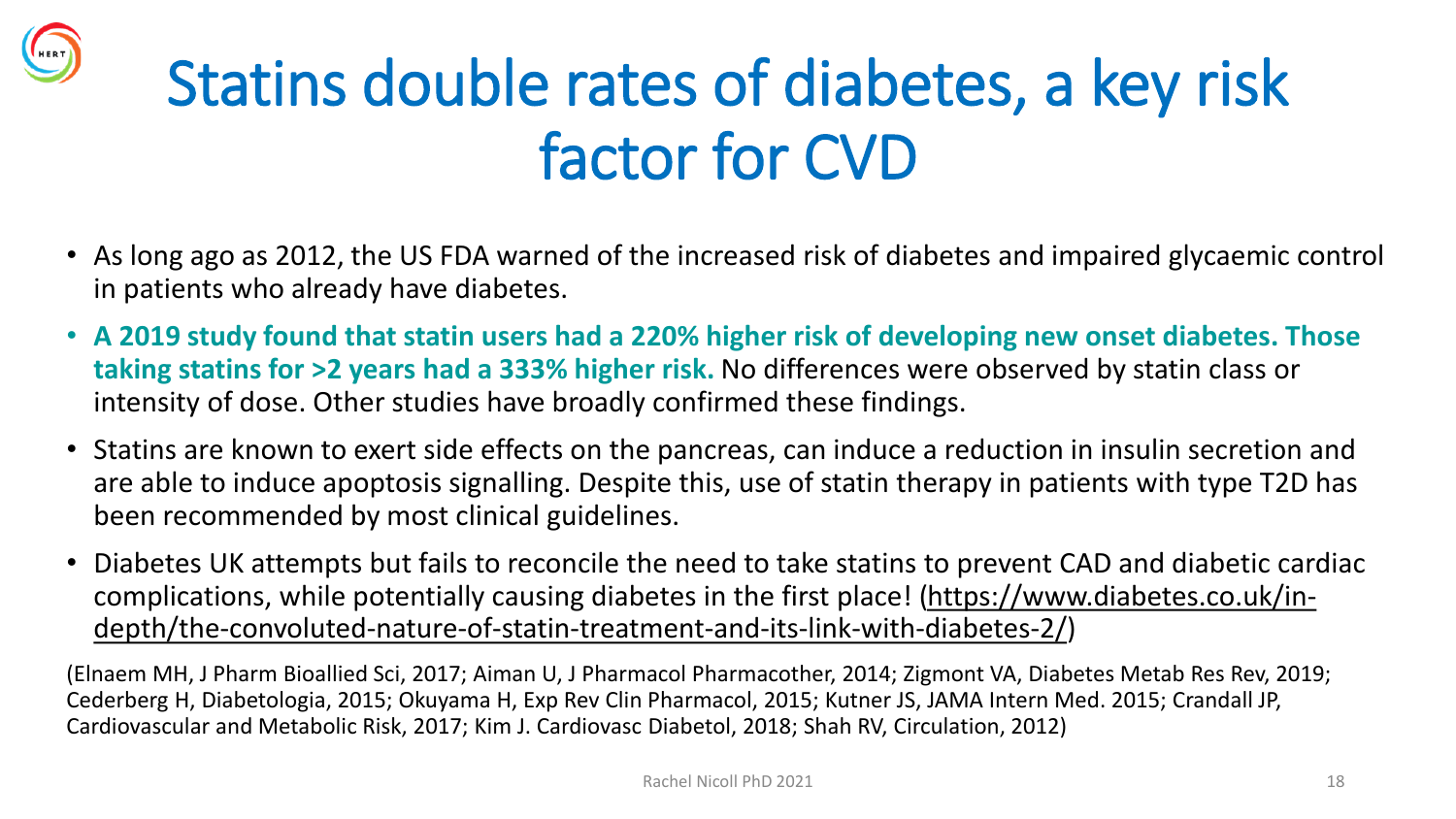

#### Cardiac amyloidosis

- Wikipedia: Cardiac amyloidosis is the deposition of amyloid in the cardiac muscle and surrounding tissues (hear atria, ventricles or valves). Deposits of amyloid, a misfolded and insoluble protein, can cause thickening of different sections of the heart, leading to decreased cardiac function.
- Could cardiac amyloid also be antimicrobial?
- Microbial infection in the heart is known as infective endocarditis, an inflammation of the endocardium.
- What does the literature say?
- 'We report a child whose endocarditis went unrecognised, and who developed amyloidosis' (Herbert MA, Pediatr Nephrol. 1995)
- 'A woman with a diagnosis of bacterial endocarditis of the native aortic valve….staining for amyloid confirmed…amyloidosis with extensive amyloid depositions of the aortic valve and valvular damage.' (van Bentum R, BMC Infect Dis. 2019)
- 'Streptococcus mutans can cause infectious endocarditis….. Streptococcus mutans biofilms contain amyloid fibrils.' (Paranjapye N, J Mol Biol. 2018)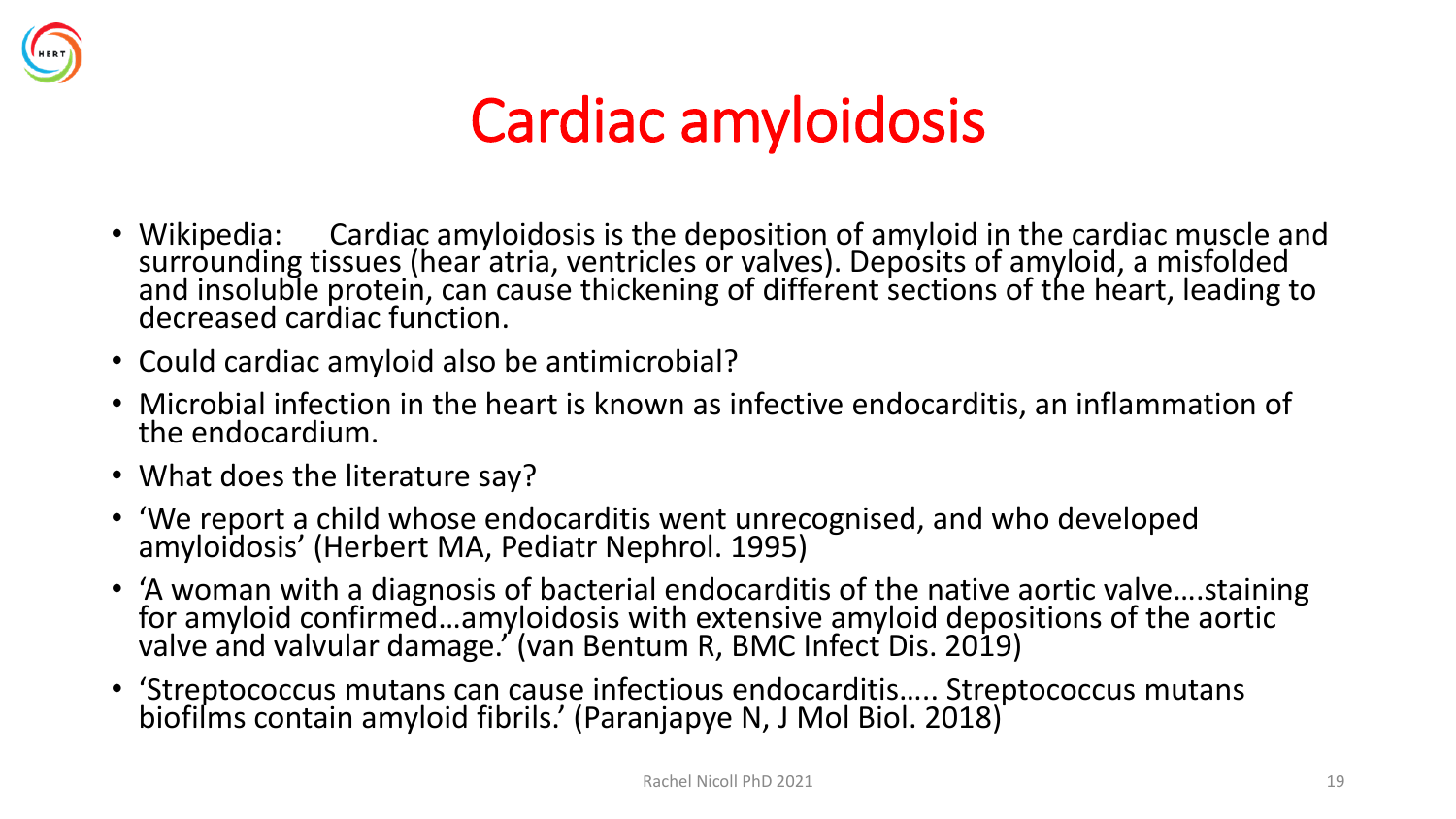

#### Dr Stephen Sinatra



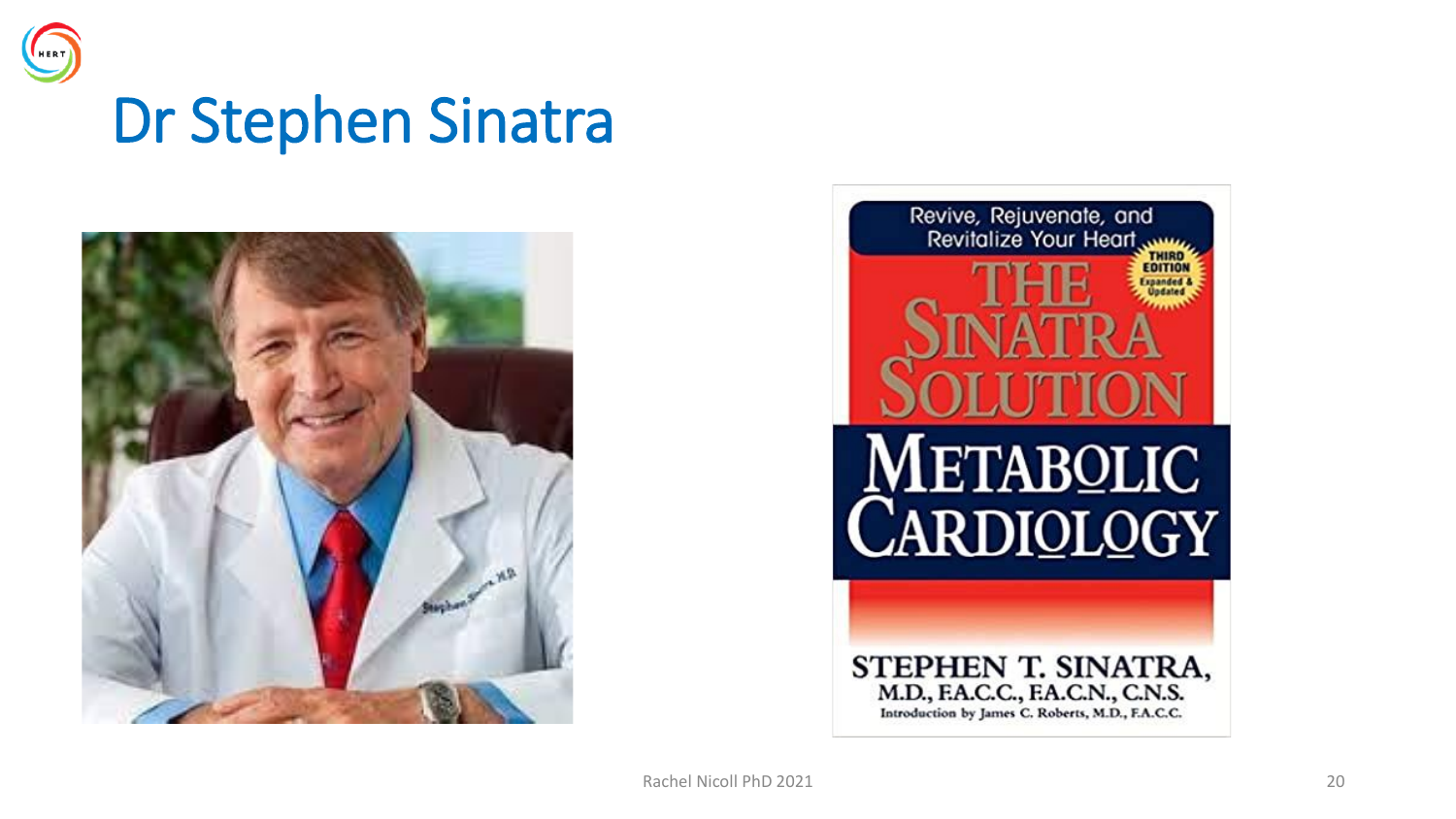**Pr Stephen Sinatra: early contribution to understanding** the importance of mitochondria in the heart

- Stephen Sinatra was one of the first cardiologists to appreciate the crucial importance of mitochondrial energy production in the heart to keep blood pulsing through the body.
- **He points out that levels of adenine nucleotides (ATP, ADP, AMP) decline more than 30% in heart failure and more than 40% in coronary artery disease and ischaemic heart disease.**
- Stephen Sinatra's principal focus is on **heart failure**, for which **conventional medicine has no cure, only symptomatic relief**.
- He regularly prescribes the '**awesome foursome**' (coenzyme Q10, Lcarnitine, magnesium and D-ribose) **for almost any form of CVD**.
- His 2009 review (Sinatra ST, Alternative Therapies, 2009) talks of how understanding Bioenergetics (the study of energy transformation in living organisms) is critical for optimising both ATP concentrations in the cell and the efficiency of ATP turnover and recycling.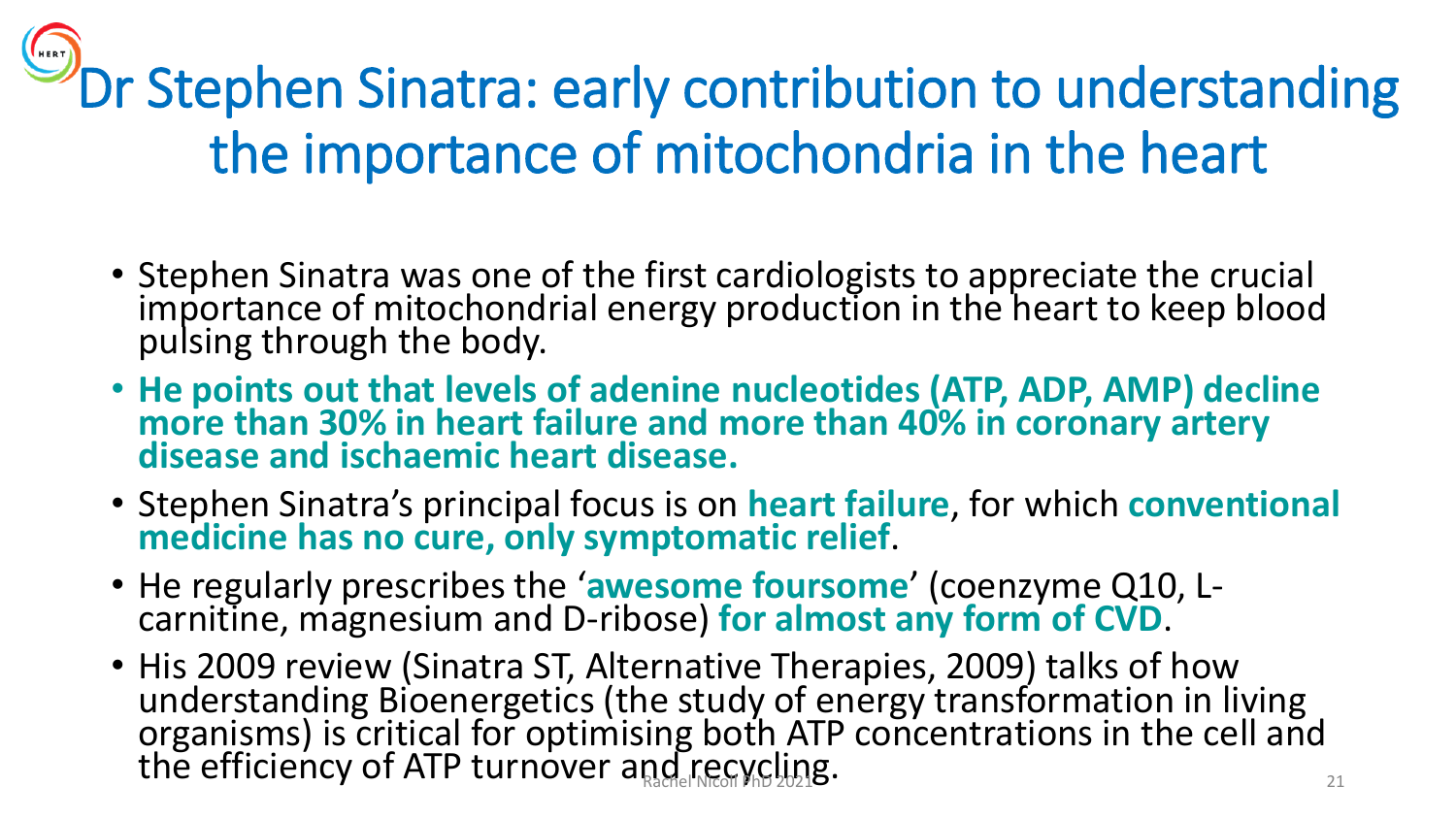

## Dr Stephen Sinatra on heart failure

- Heart failure simply means that the heart is unable to pump blood around the body properly due to energy starvation. Heart failure is typically associated with an overstretched, thickened and enlarged left ventricle or left ventricular hypertrophy (LVH), a situation that overtaxes the heart muscle with each contraction.
- Heart failure is associated with a gradual decline in the bioenergetic reserve capacity of the myocardium and decreased mitochondrial biogenesis. In end-stage heart failure, activity rates of Complexes I and IV and several TCA cycle enzymes are markedly decreased.
- In heart failure, levels of adenine nucleotides (ATP, ADP, AMP) decline more than 30% (and more than 40% in coronary artery disease and ischaemic heart disease). Tissue biopsy and nuclear magnetic resonance findings confirm these observations.
- Sinatra says that in part, the disparity between energy supply and demand is due to a shift in the relative contributions of fatty acid vs glucose oxidation to ATP synthesis. Where the main ATP production is via carbohydrate metabolism, the total capacity for ATP synthesis decreases, but all the time demand is increasing.

(Sinatra ST, Alternative Therapies, 2009)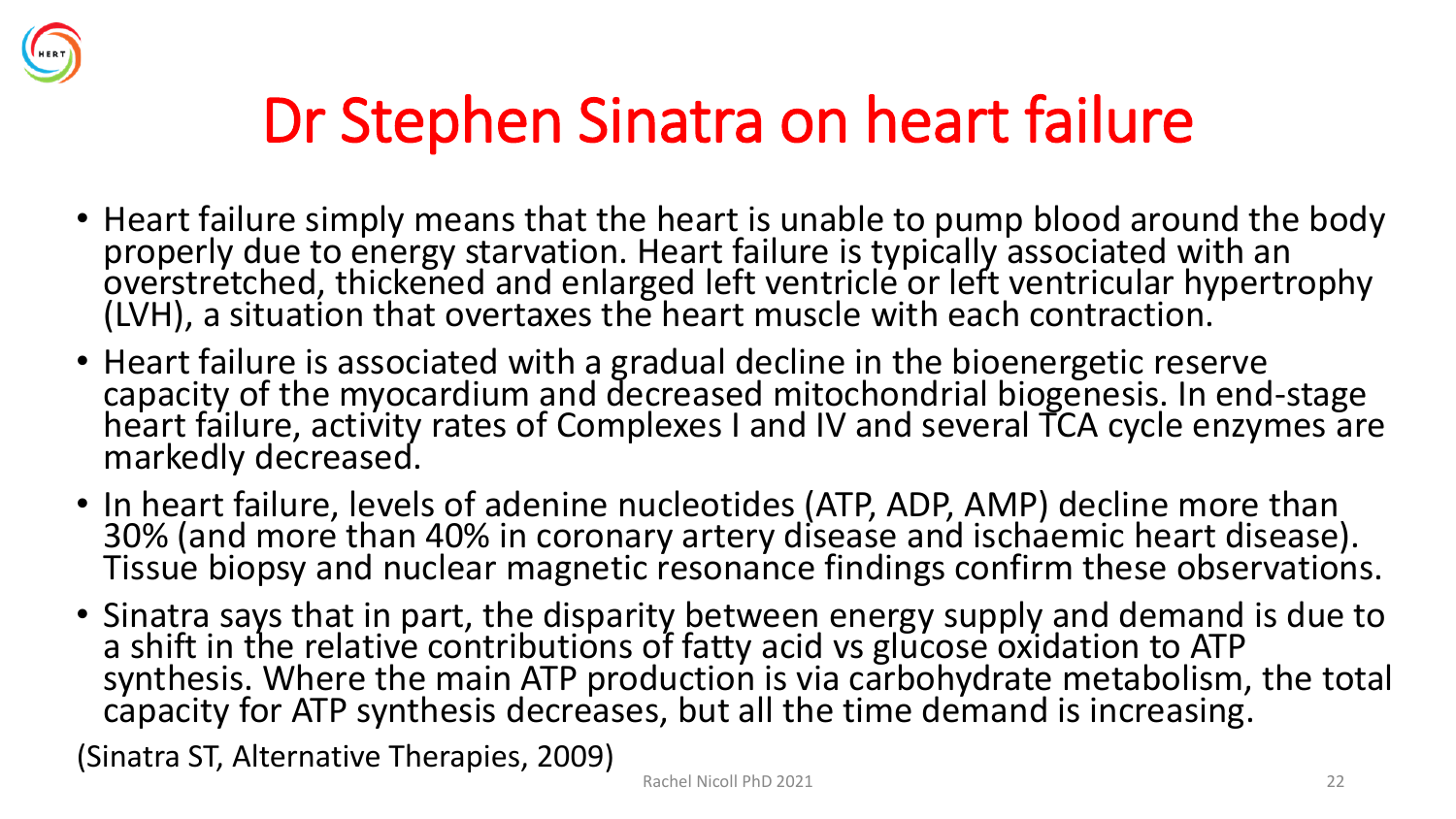

#### Dr Stephen Sinatra: Coenzyme Q10

- **Sinatra has published 4 papers showing a correlation between levels of CoQ10 and severity of heart failure and the value of supplementing CoQ10.**
- **After the latest paper (2004) he gave up as he realised nothing was going to change medical opinion. Apparently less than 1% of good medical research makes it into clinical practice.**
- **Many studies have shown deficiencies of CoQ10 in all forms of CVD** (heart failure, hypertension, aortic valve disease, mitral valve prolapse, cardiomyopathy and coronary artery disease and following bypass surgery)**.** Furthermore, there is plenty of scientific opinion in favour of using CoQ10 in heart failure and dilated cardiomyopathy as it improves left ventricular function, diastolic dysfunction, ejection fraction, exercise tolerance, clinical outcome and quality of life.
- **Furthermore its production is inhibited in anyone on statins** i.e. many people over the age of 50 and all of the above! Statins inhibit HMG-CoA reductase, the enzyme that makes both cholesterol and CoQ10.
- Sinatra's rationale for using CoQ10 for heart patients is principally because it is a key component of Complex II of the ETC and increases ATP production, which has a positive impact on diastolic function.
- Other benefits: it is an excellent antioxidant for lipids, particularly preventing oxidation of LDL cholesterol, reduces platelet size and limits their aggregation, stabilises cell membranes (reducing risk of arrhythmia).

(Sinatra ST, Clin Cardiol, 2004; Sinatra ST, Ann Intern Med, 2000; Sinatra ST, 20nn Med, 1997; Sinatra ST, Mol Aspects Med, 1997; Sinatra ST, Alternative Therapies, 2009)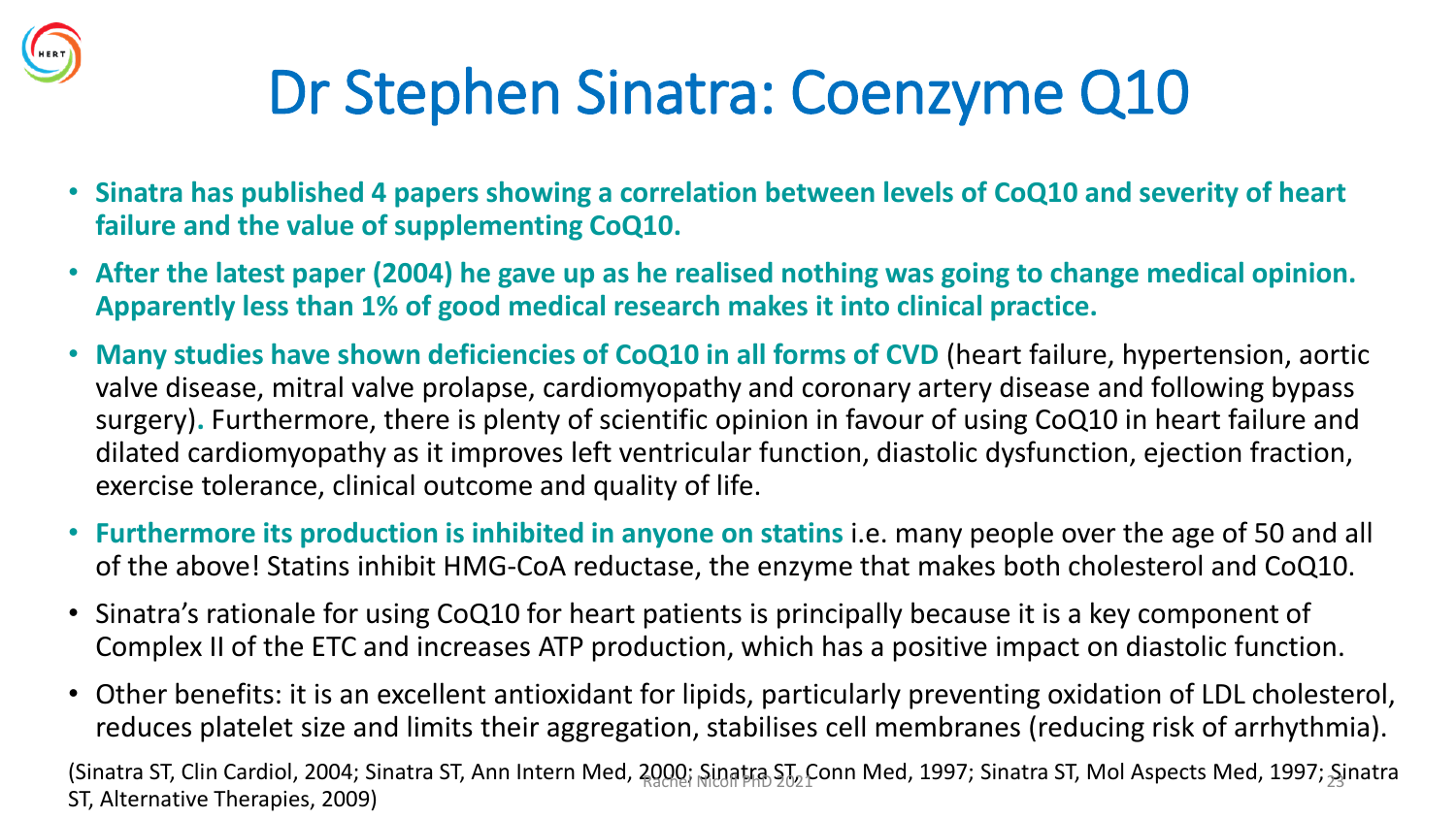

## Dr Stephen Sinatra: Coenzyme Q10 supplementation

- In Sinatra's opinion, **supplementing CoQ10 should be the first defence against heart failure or dilated cardiomyopathy.**
- Bioavailability can be a problem; be sure to use a quality lipid-based form or use **ubiquinol**, the reduced form, if there is severe energy depletion.
- **For dosage Sinatra recommends being guided by blood levels:** For severely diseased hearts, 3.5μg/ml. In other patients, 2.5 μg/ml may be sufficient.
- In an analysis in 3 patients with refractory heart failure, these higher doses of CoQ10 were required in order to get a therapeutic result.
- Dosage:
	- prevention: 90-150 mg/day
	- angina, arrhythmia, hypertension and patients on statins: 180-360 mg/day
	- mild/moderate heart failure or ischaemia: 300-360 mg/day
	- severe heart failure, dilated cardiomyopathy: 360-600 mg/day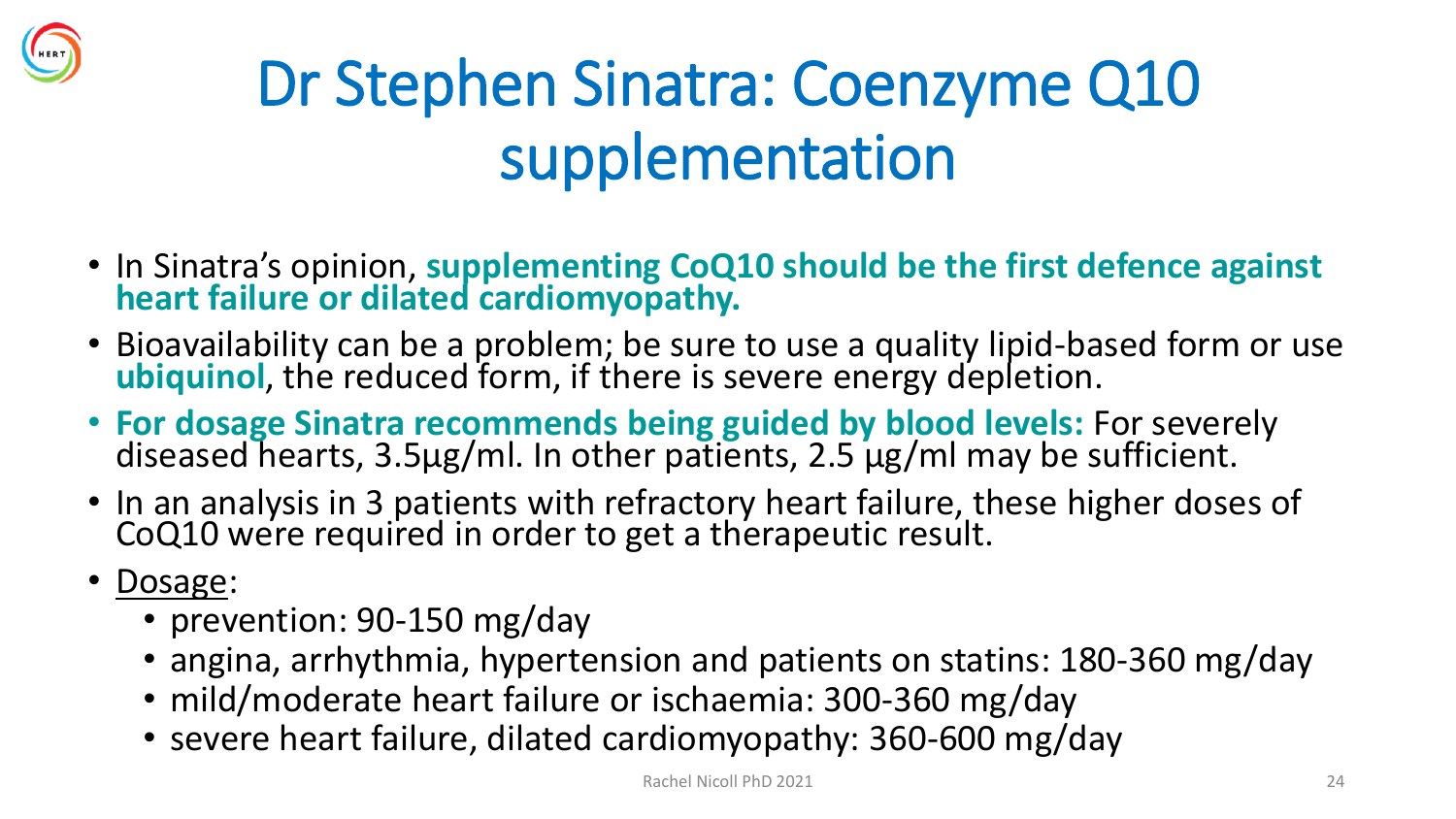

## Dr Stephen Sinatra: L-carnitine

- **Fatty acids are the heart's preferred energy source, but this requires an adequate supply of Lcarnitine.** L-carnitine is the rate-limiting factor in utilisation of fatty acids.
- **L-carnitine not only promotes OXPHOS by providing fats for β-oxidation, it also helps clear lactic acid**, acts as an antioxidant, promotes vasodilation, facilitates the production and utilisation of ketones and protects against ammonia toxicity. L-carnitine also plays a significant role in the detoxification pathways in the mitochondria, enhancing the turnover of ATP, thus supporting diastolic function.
- **Annex F** shows lots of studies of L-carnitine: A meta-analysis shows that L-carnitine improves overall efficacy, left ventricular ejection fraction, strike volume and cardiac output in heart failure, another shows that L-carnitine induces a significant reduction in all-cause mortality, ventricular arrhythmias and development of angina in acute myocardial infarction and a third meta-analysis shows that in patients with dilated cardiomyopathy, L-carnitine was associated with improvement in overall efficacy, left ventricular ejection fraction and cardiac output, with significantly decreased left ventricular end-diastolic dimension (Song X, Biomed Res Int. 2017; DiNicolantonio JJ, Mayo Clin Proc. 2013; Weng Y, Biomed Res Int. 2021)
- **Patients with heart failure and dilated cardiomyopathy were given 2g/day L-carnitine vs placebo; after a mean 34 months, 18.1% of the placebo group had died compared to 2.7% of the**  L-carnitine group. Kaplan-Meier survival analysis showed that patients' survival on L-carnitine was statistically significant. (Rizos I. Am Heart J. 2000)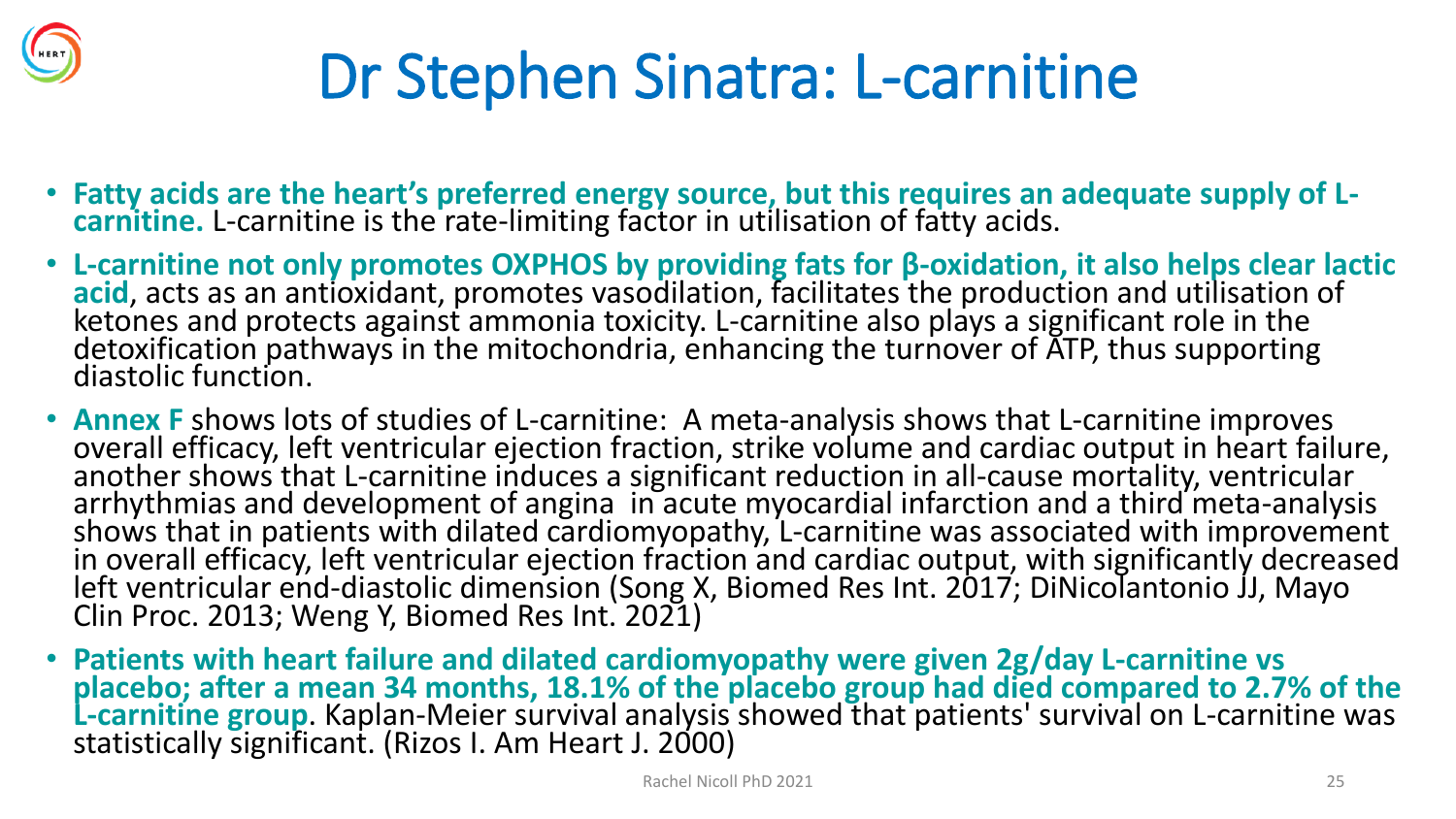# Dr Stephen Sinatra: L-carnitine supplementation

- **L-carnitine deficiency is commonly seen in heart disease patients** and also with ageing, co-factor deficiencies (vitamin C, B vitamins, iron) and in vegetarians/vegans. An L-carnitine deficiency sets up a vicious cycle of deficiency.
- **Sinatra uses L-carnitine to help patients with angina, heart failure, peripheral vascular disease and arrhythmia.**
- **L-carnitine also lowers total and LDL cholesterol and triglycerides and raises HDL cholesterol levels by activating lipoprotein lipase.** It works in synergy in the heart with CoQ10.
- Dosage:
	- Prevention: 250-750 mg/day
	- Hypertension, mitral valve prolapse 500-1000 mg/day
	- Stable angina, arrhythmia, atrial fibrillation, heart failure 1000-2000 mg/day
	- Severe heart failure 2500-3500 mg/day in divided doses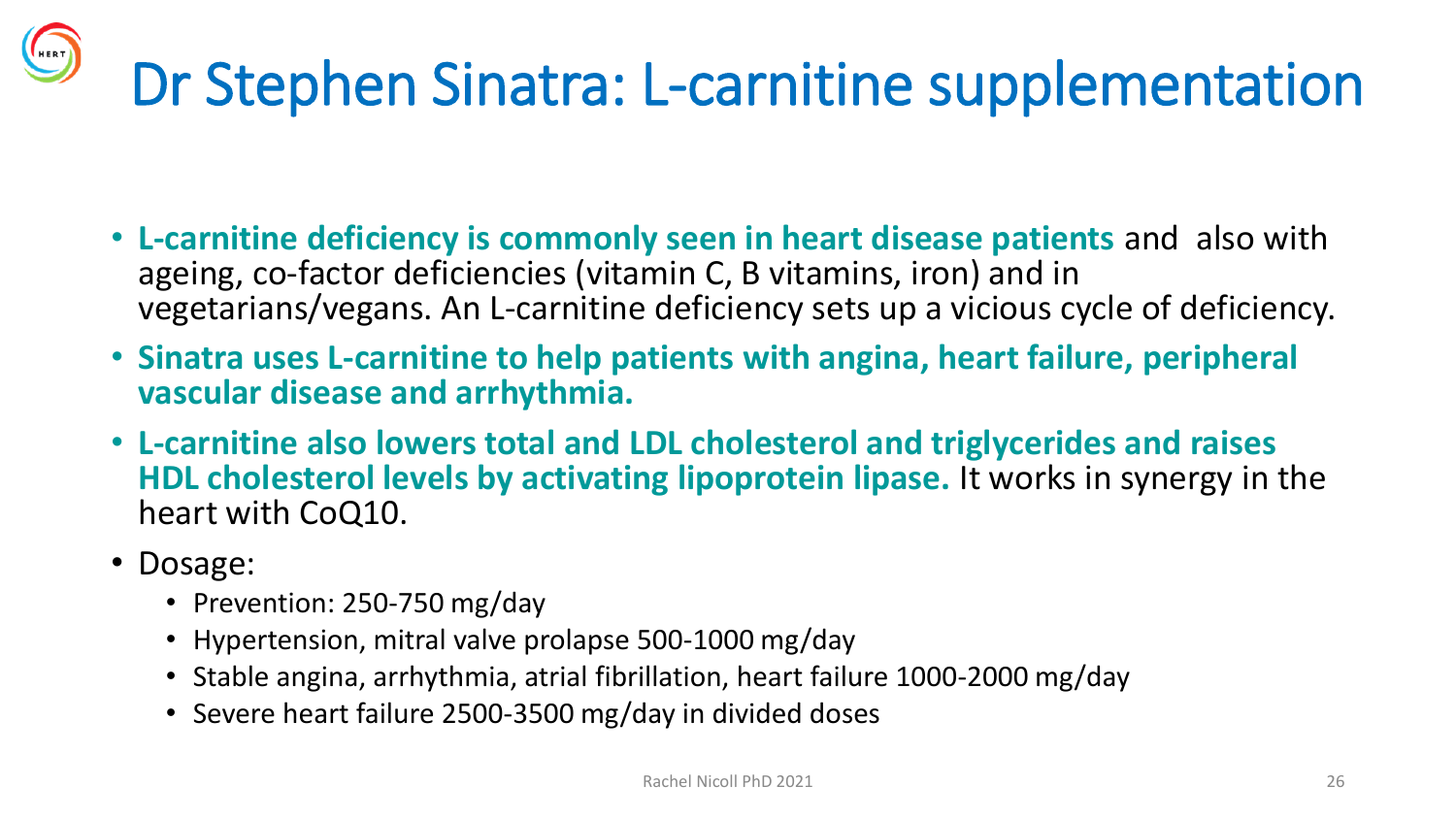

#### Dr Stephen Sinatra: Magnesium

- In the cell, **magnesium is concentrated in the mitochondria and attaches to ATP to activate it**.
- **Magnesium is a natural calcium channel blocker,** can be anti-arrhythmic, improve the LDL/HDL ratio, act as a vasodilator, inhibit clot formation, MI and stroke, relieve symptoms of mitral valve prolapse, reduce heart failure, prevent atherosclerosis and maintain vascular tone.
- **Take at least 400mg/day as a preventive, higher doses if there is preexisting CVD.** There is no toxicity with a high magnesium intake.
- As with calcium, magnesium stores are contained in the bones. So any prolonged magnesium deficiency is going to result in weaker bones. Anyone or taking proton pump inhibitors (to reduce acid reflux) and some other medications will have impaired magnesium absorption.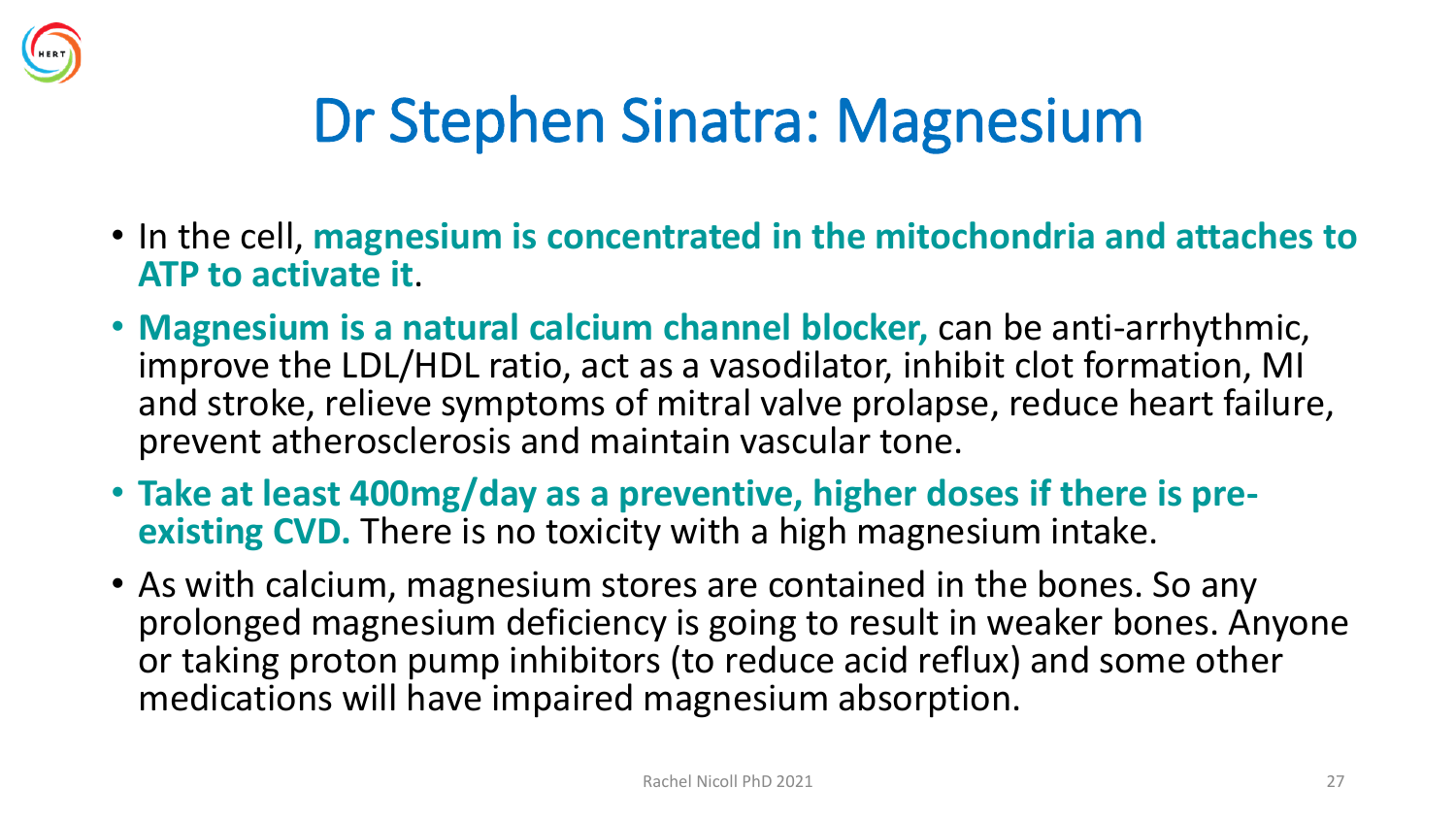

#### Dr Stephen Sinatra – D-Ribose But first we must talk about ATP:ADP:AMP balance

#### Healthy hearts:

- ATP, ADP and AMP (all adenine nucleotides) are maintained in a **fairly constant ratio**: normally there is roughly 10 times more ATP than ADP and about 100 times more ATP than AMP. ADP and Pi will be recycled immediately back to ATP to continue energy production.
- Oxygen-starved or diseased hearts:
- **With lack of oxygen for OXPHOS, the cell reverts to anaerobic glycolysis, with glucose/pyruvate being metabolised to make ATP and lactic acid through,** causing an increase in cellular acidity. This **acidity signals that more ATP is required,** but a failing heart will be unable to deliver.
- When **AMP, ADP and ATP are not being utilised, they leak out of the cell, so the means of producing more ATP is lost.**
- Just 2 hours of transient hypoxia can deplete nucleotide reserves by 15% but **in heart failure, ischaemic heart disease and cardiomyopathy, the depletion can be 50%.** Rachel Nicoll PhD 2021 <sup>28</sup>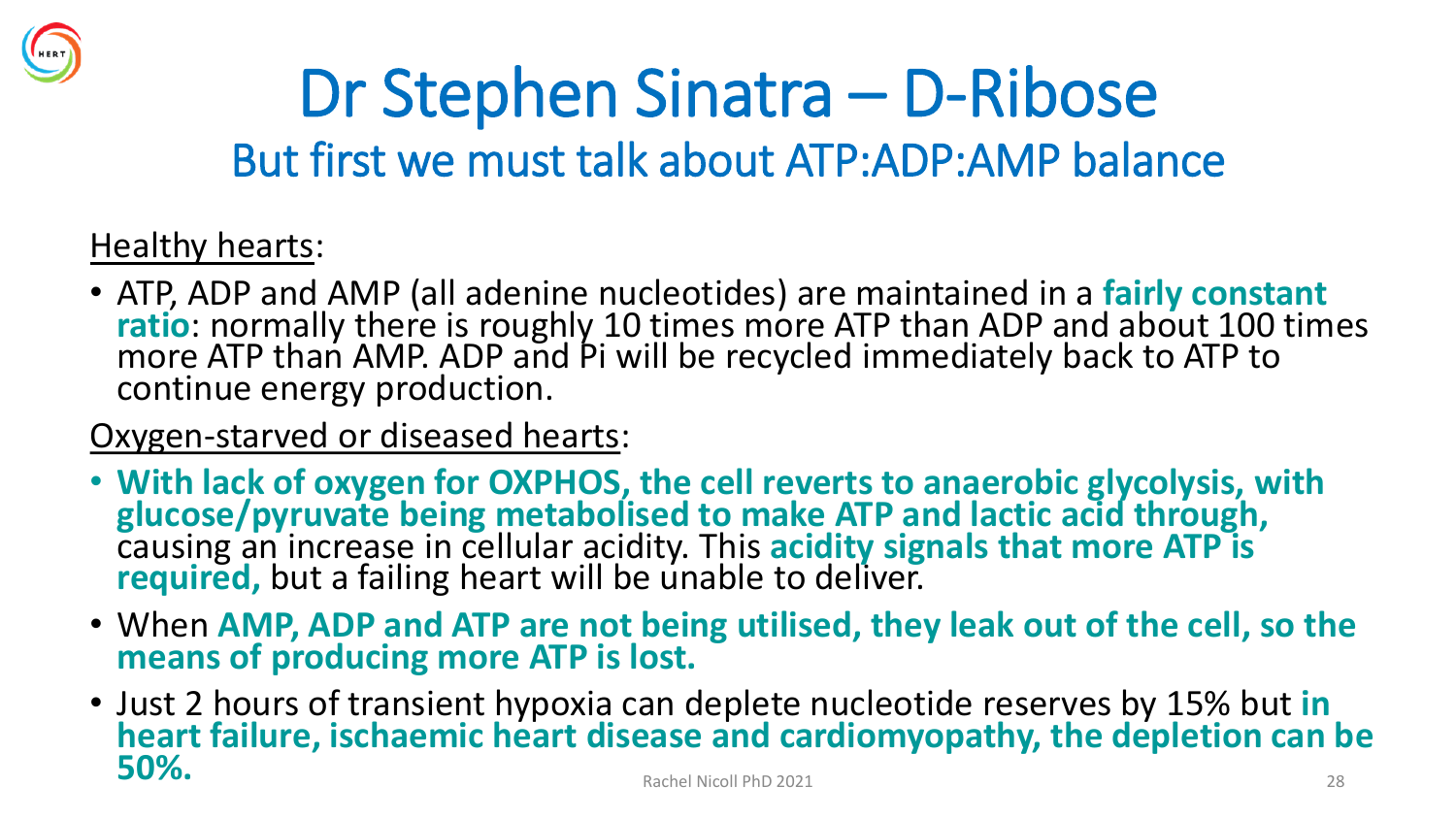# How to rebuild adenine nucleotides: AMP

- **AMP comprises adenine, ribose and 1 phosphate group**. There is not normally a shortage of phosphate groups, while **adenine (a purine derivative) and ribose may be in short supply.**
- The purine pool is a collection of molecules that drives the combination of 2xADP to form 1xATP and 1xAMP. **Rebuilding the stock of purines can be a slow process and requires the 5-carbon sugar Dribose. The availability of D-ribose is the rate-limiting factor in rebuilding AMP.**
- **Ribose** is synthesised through 2 possible pathways:
	- **Purine salvage**  the degradation of AMP leaves behind adenine, inosine and hypoxanthine, which, given enough time, can combine to form D-ribose. **The slow pathway**; if a heart suffers ischaemia, it can take nearly **10 days** to rebuild the purine pool.
	- *De novo* **purine synthesis creating D-ribose from glucose from scratch via the pentose phosphate pathway.** But if the heart is starved of oxygen and energy production transfers from OXPHOS to glycolysis, then all available glucose will be utilised for this and will not be available for the pentose phosphate pathway. **The very slow pathway:** it would take the human heart over **100 days** to make all its energy molecules this way. And in sick patients, this pathway will be even slower.
- Purines (and pyrimidines) make up the two groups of nitrogenous bases, adenine, guanine and hypoxanthine, which also contribute to DNA and RNA and other high-energy molecules. They are normally found with a pentose (5-carbon) sugar (such as ribose) attached to the nitrogen atom to form a nucleoside.
- The diet provides negligible amounts of purines as they are broken down in the gut to form uric acid. So eating more is not going to  $heIp$  – may cause gout!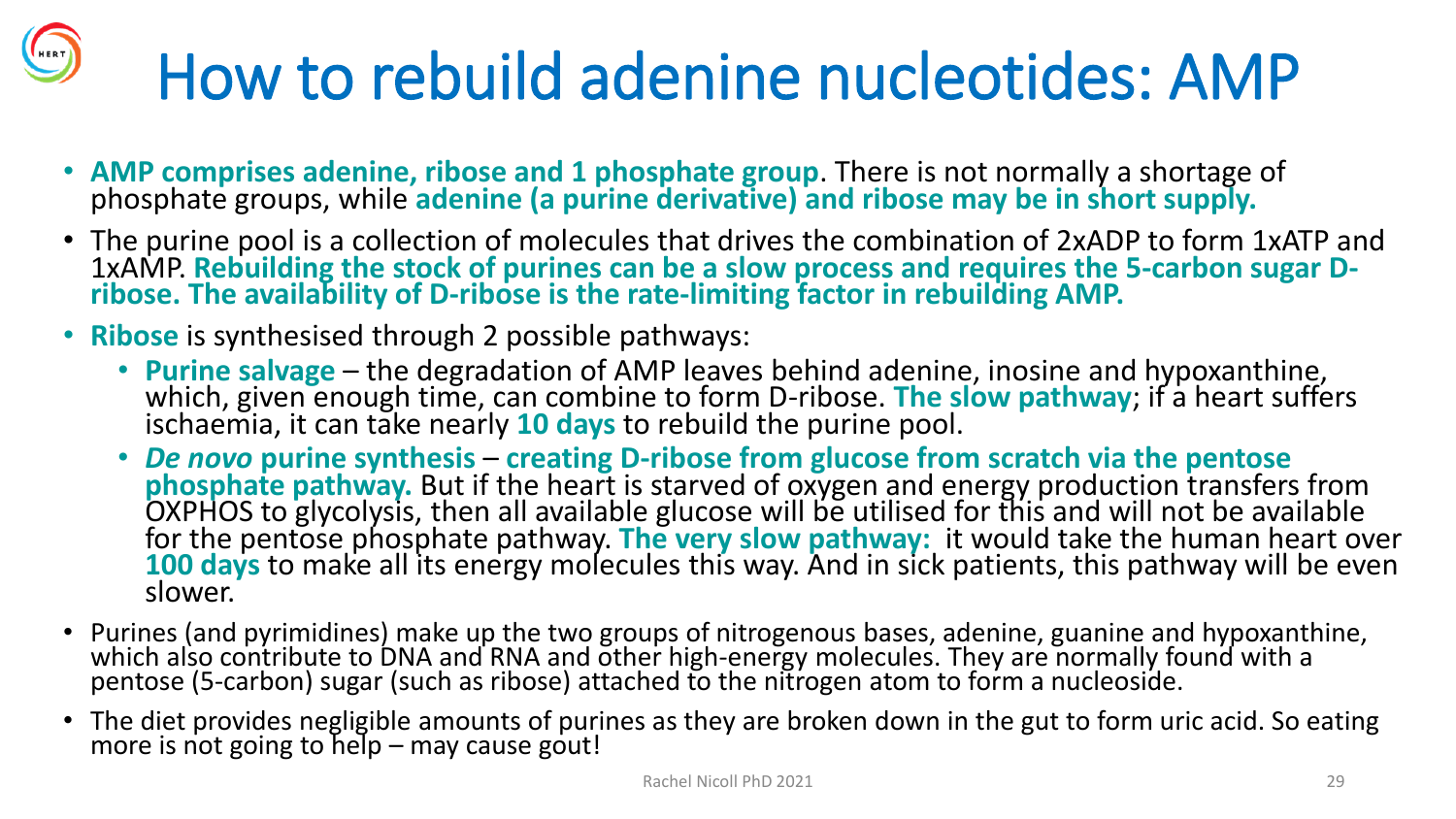

#### Ribose supplementation to the rescue!

- **Supplementing D-ribose can rebuild the purine pool within 2 days**. It is the only molecule that can rapidly restore the purine pool and hence energy reserves. The heart's ability to resynthesise ATP and restore the depleted energy pool in limited by the availability of D-ribose.
- **No drugs have yet been found to increase the cardiac purine pool.**
- **Sinatra recommends D-ribose for any form of angina, heart failure and dilated cardiomyopathy and in any patients on inotropic drugs** as they place a great strain on the heart by forcing it to beat more strongly and cause depletion of energy reserves. Supplementing ribose will provide additional ATP and avoid the painful lactate production.
- **Take up to 15g in 3 divided doses with meals.**
- D-ribose administration bypasses the rate-limiting steps of the pentose phosphate pathway, accelerating myocardial adenine nucleotide synthesis, thereby increasing contractile reserve to aid recovery of cardiac diastolic performance.
- [Note: Other sites (but not Dr Sinatra) say that patients taking warfarin should not take ribose.]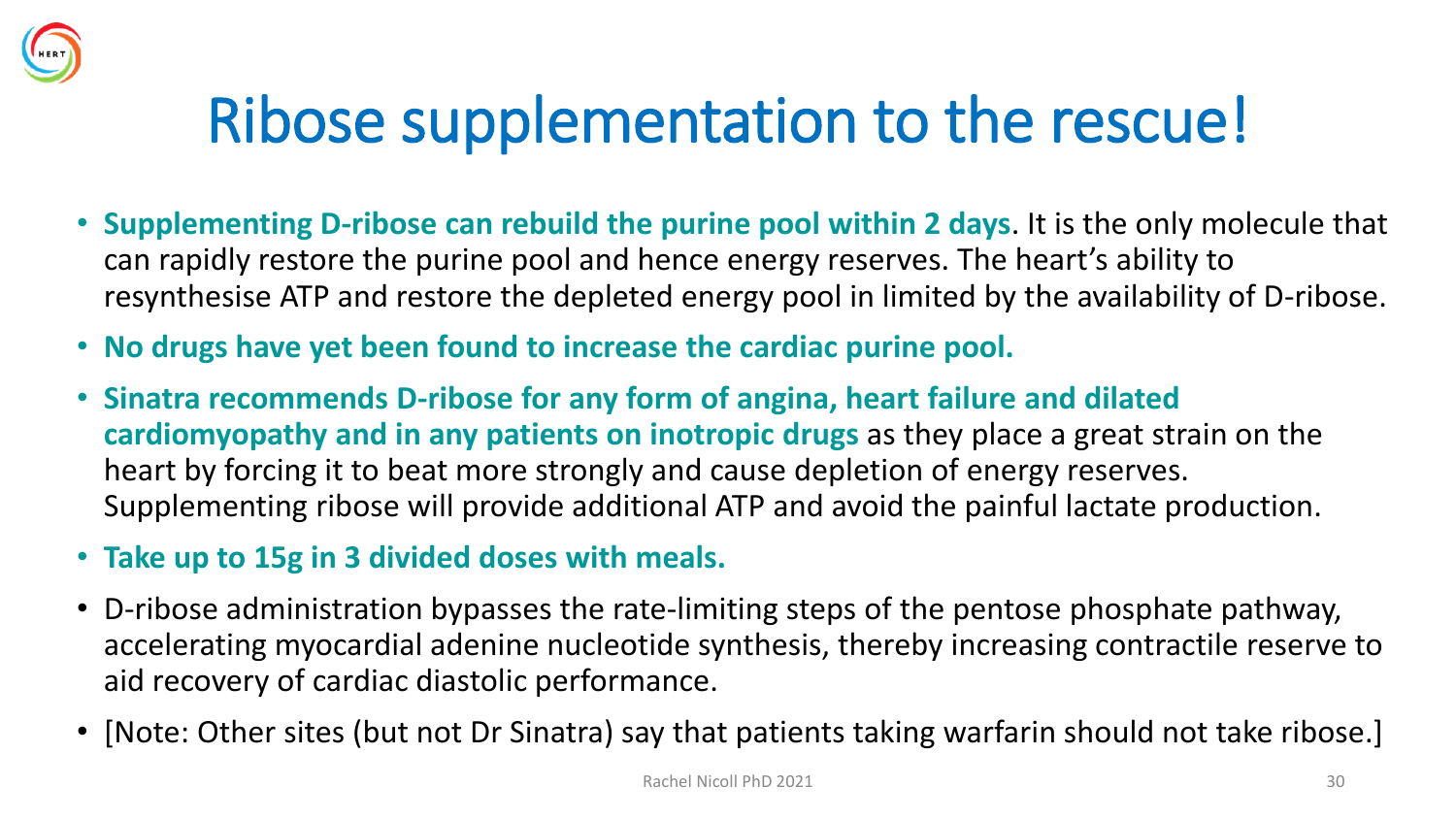

## Dr Stephen Sinatra: Other recommended remedies

- Hypertension: omega-3 fish oil 3g/day; nattokinase 100mg/day; garlic 1g/day; hawthorne 1000-1500mg/day
- Stable angina: vitamin K2 150mcg/day (as MK7)
- Arrhythmia: intermittent atrial fibrillation: omega-3 fish oil 4g/day
- Heart failure: omega-3 fish oil 1g/day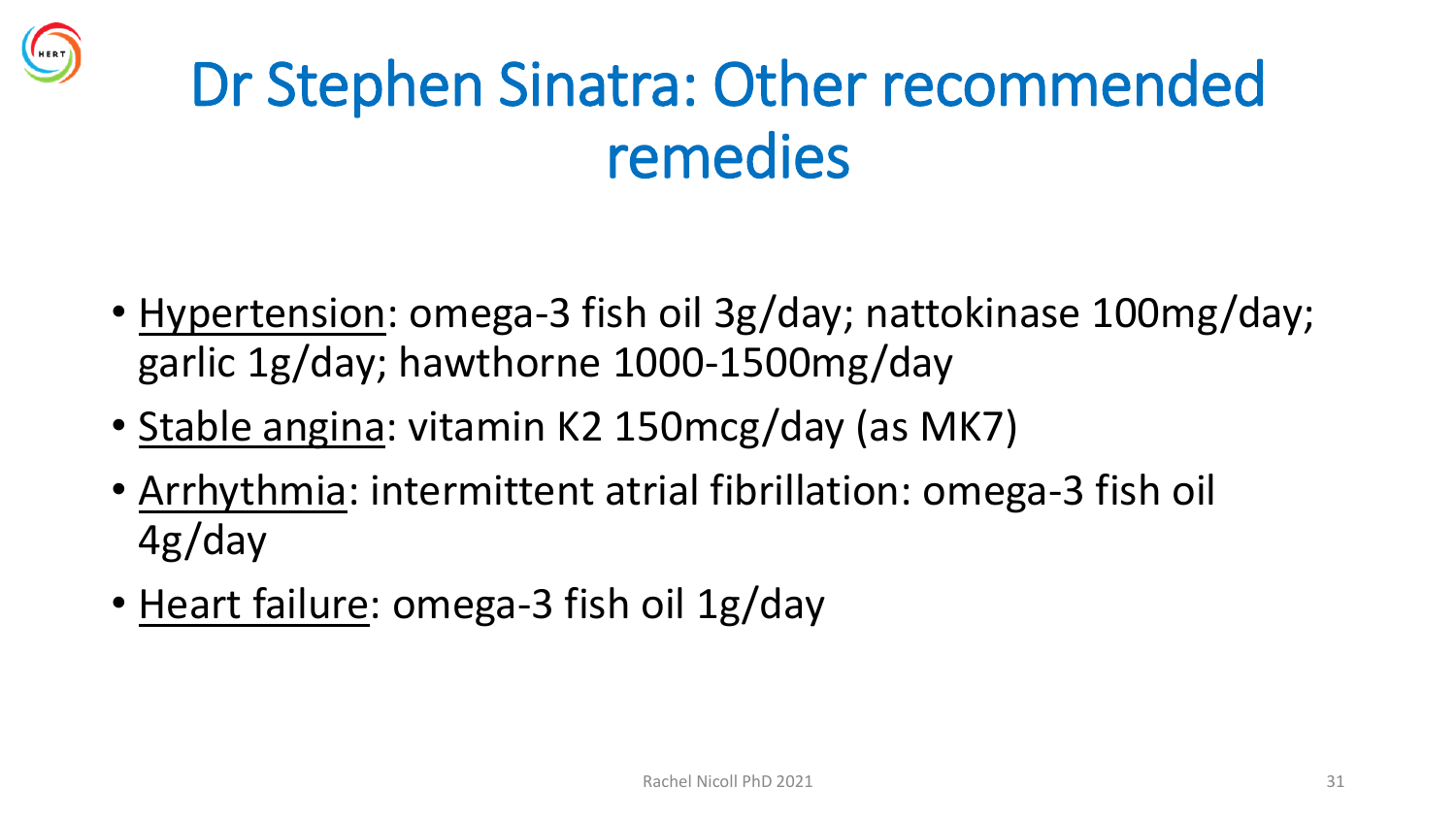#### Cardiovascular disease and mitochondrial therapies

- **Caloric restriction (CR)/fasting**: Many human studies showing efficacy for heart failure, diastolic dysfunction, hypertension and increasing LDL particle size.
- **Ketogenic diet**: Significant decrease in mortality, stroke (for saturated fat), blood pressure, total/LDL cholesterol and triglycerides and increased HDL cholesterol. A 2017 18-country **Lancet study called for revision of dietary guidelines** (Dehghan M, Lancet, 2017)
- **Exercise**: Both aerobic and resistance exercise improved blood pressure, while aerobic exercise also improved lipid profile, heart rate, carotid-femoral pulse wave velocity, cardiac output and left ventricular ejection fraction.
- Hyperbaric oxygen: mixed results.
- Hypothermia: mixed results.
- **Near infrared radiation**: few human studies but a systematic review of animal studies shows benefit in infarct size (up to 76% reduction), decreased inflammation and scarring, and increased tissue repair.
- Pulsed electromagnetic fields: few human studies.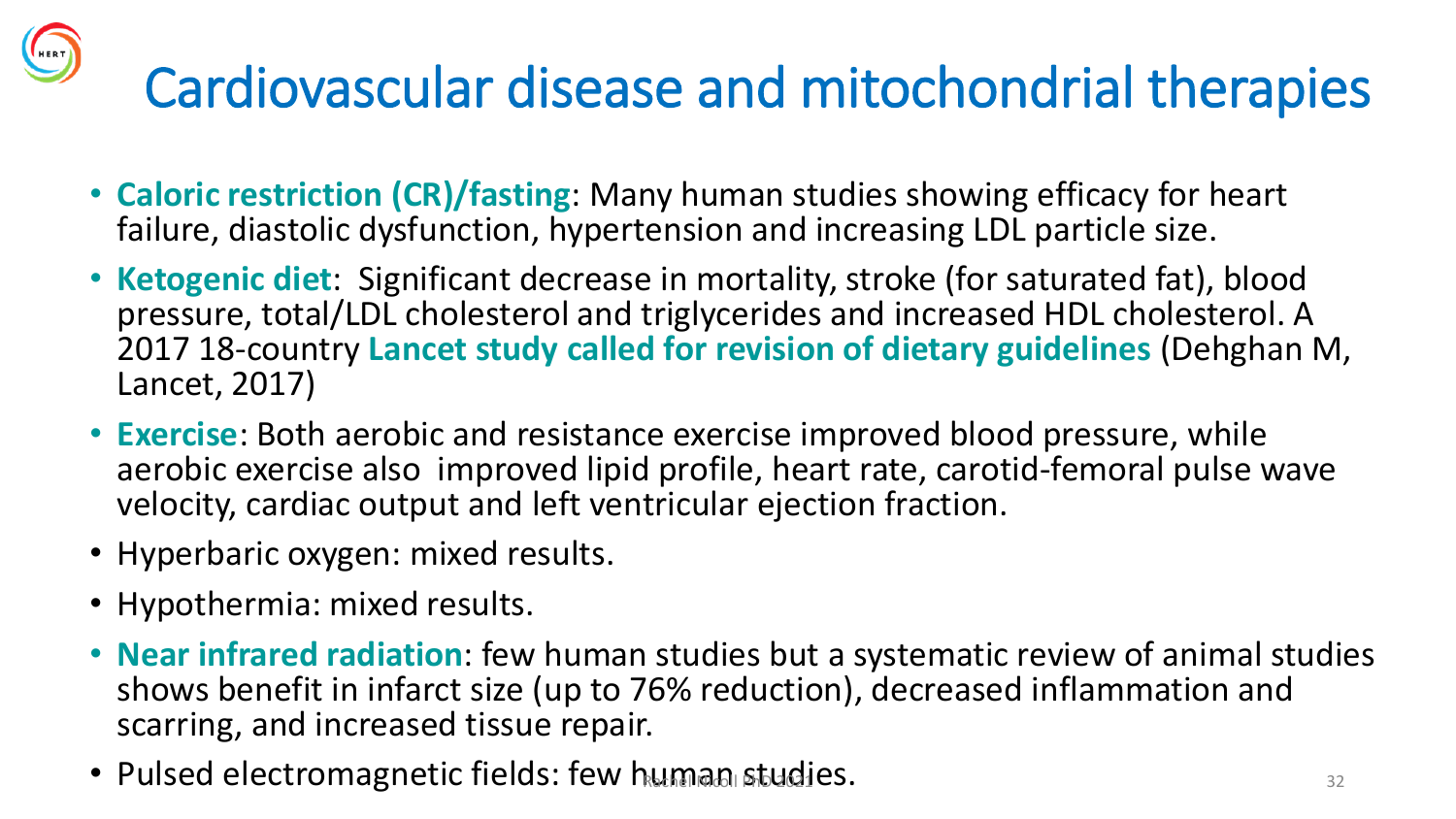

#### Fasting or caloric restriction (CR) and CVD

- A 2020 systematic review showed that CR improved efficiency of myocardial tissue in heart failure patients with and without preserved ejection fraction (Bianchi DE, Clin Nutr ESPEN, 2020).
- In subjects with and without T2D, CR improved cardiac function, decreased myocardial fatty acid uptake, myocardial mass and cardiac work; it also improved heart rate variability, isovolumic relaxation time, ventricular stiffness, septal annulus motion and left ventricular diastolic function (van Eyk HJ, Nutr Diabetes, 2018; Viljanen AP, Am J Cardiol, 2009; Ito H, Jpn Heart J, 2001; Riordán MM, Am J Physiol Heart Circ Physiol, 2008; Meyer TE, JACC, 2008)
- A 2018 review found that CR improved hypertension, fast heart rate, low heart rate variability, sympathetic nervous system dominance over parasympathetic, arterial stiffness, endothelial dysfunction and poor flow-mediated arterial dilatation, all associated with cardiovascular mortality and morbidity. It is effective regardless of age, gender, ethnicity, weight, BMI, metabolic syndrome or T2D. (Nicoll R, Int J Mol Sci, 2018)
- CR or intermittent or alternate day fasting (ADF) lowered systolic blood pressure (SBP) and increased low density lipoprotein (LDL) particle size, rendering it less atherogenic, and enhanced arterial compliance but its effect on blood lipids varied (Hoddy KK, Obesity, 2014; Zuo L, Front Physiol, 2016; Weiss EP, Am J Clin Nutr, 2016; Bhutani S, Obesity, 2010).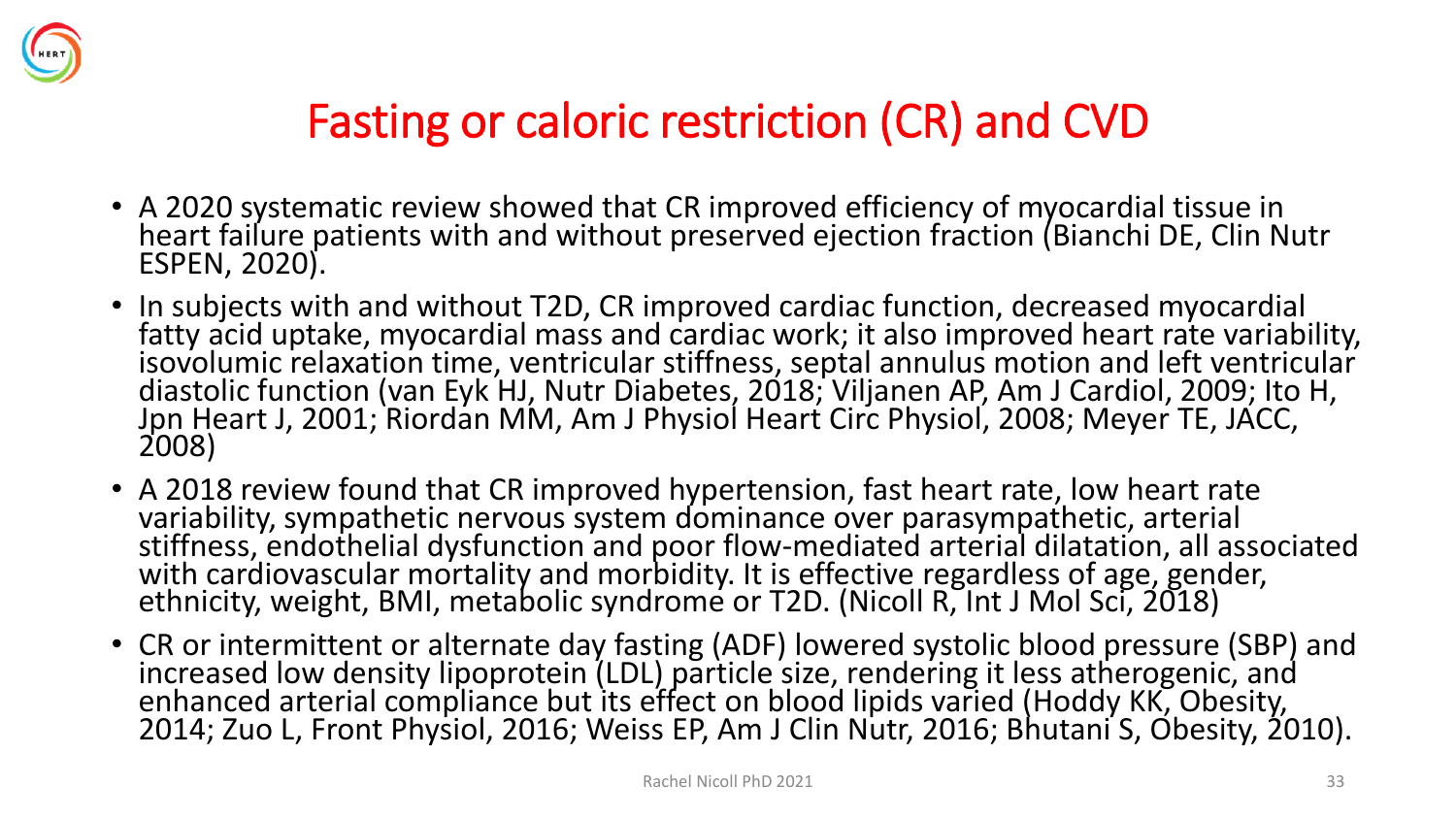

#### Ketogenic diet and CVD

- Overweight or obese subjects placed on a ketogenic diet showed a significant decrease in total and LDL cholesterol and triglycerides and an increased in HDL cholesterol (Paoli A, Mar Drugs, 2015; Dashti HM, Mol Cell Biochem, 2006).
- A 'Mediterranean' ketogenic diet resulted in decreased total and LDL cholesterol and triglycerides, decreased systolic and diastolic blood pressure and a significant increase in HDL cholesterol in overweight or obese subjects (Paoli A, Nutr J, 2011; Pérez-Guisado J, Nutr J, 2008).
- An 18-country study showed that high carbohydrate intake was associated with higher risk of total mortality, whereas fat intake was associated with lower total mortality. Saturated fat showed an inverse association with stroke. No association of total fat and fat types with CVD, MI, and CVD mortality. (Dehghan M, Lancet, 2017)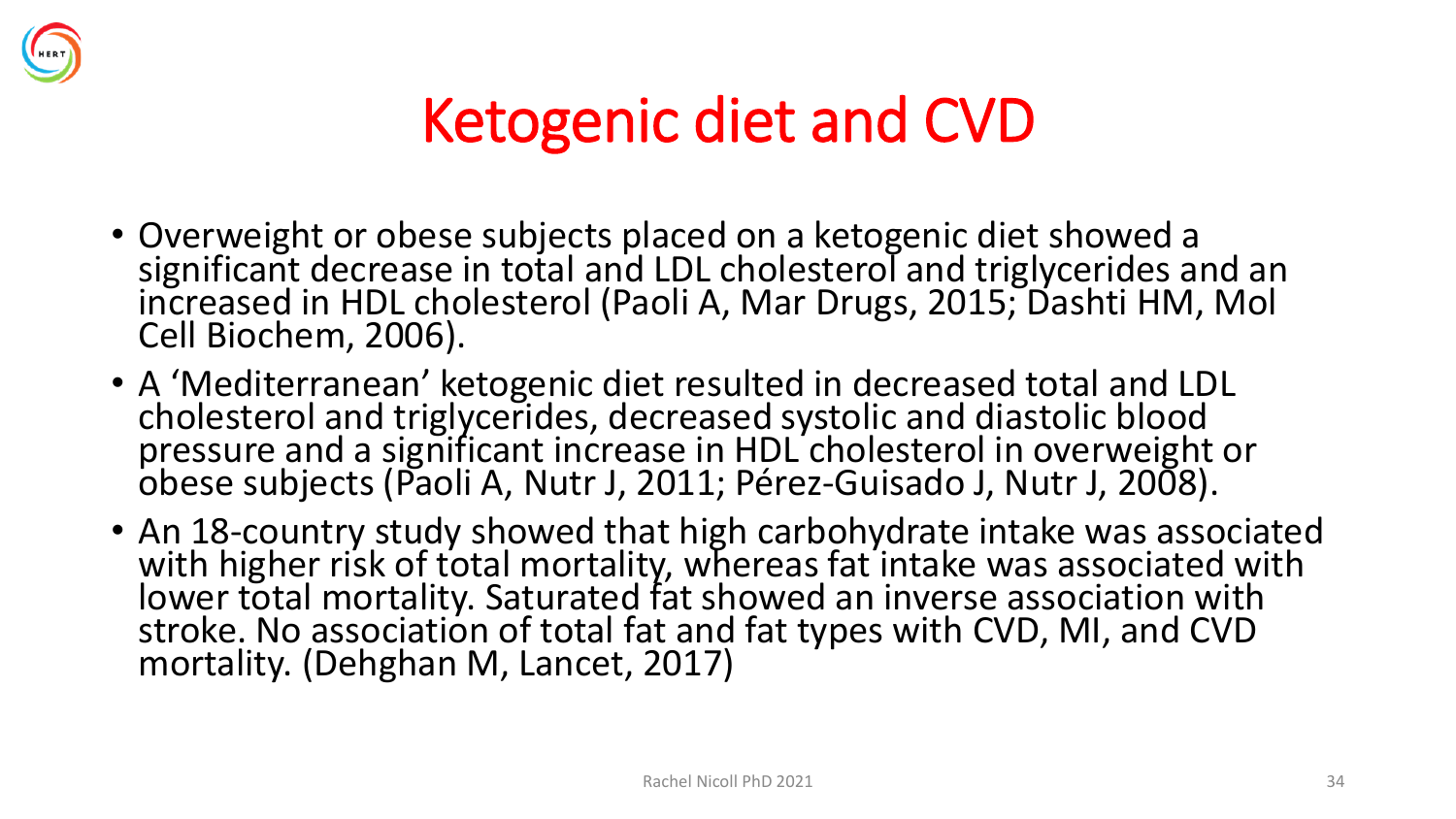

#### Saturated fat and CVD

- The recommendation to limit dietary saturated fatty acid (SFA) intake has persisted despite mounting evidence to the contrary. Most recent meta-analyses of randomized trials and observational studies found no beneficial effects of reducing SFA intake on cardiovascular disease (CVD) and total mortality, and instead found protective effects against stroke. Although SFAs increase low-density lipoprotein (LDL) cholesterol, in most individuals, this is not due to increasing levels of small, dense LDL particles, but rather larger LDL particles, which are much less strongly related to CVD risk. It is also apparent that the health effects of foods cannot be predicted by their content in any nutrient group without considering the overall macronutrient distribution. Whole-fat dairy, unprocessed meat, and dark chocolate are SFA-rich foods with a complex matrix that are not associated with increased risk of CVD. The totality of available evidence does not support further limiting the intake of such foods. (Astrup A, J Am Coll Cardiol, 2020)
- Meanwhile the American Heart Association website recommends 'Use cooking oils that are lower in saturated fat. Good choices include avocado, canola, corn, grapeseed, olive, peanut, safflower, sesame, soybean and sunflower oils.'
- The UK government Scientific Advisory Committee on Nutrition (SACN) recently published a review of dietary fats and health and recommended that saturated fats should not exceed >10% of total energy. !0% is a completely arbitrary figure and has no basis in science.
- Meanwhile the British Heart Foundation has a downloadable leaflet entitled 'Taking control of saturated fats'. It start off with 'Reducing the amount of saturated fat you eat is a very simple way to lower your cholesterol level and support your heart health'.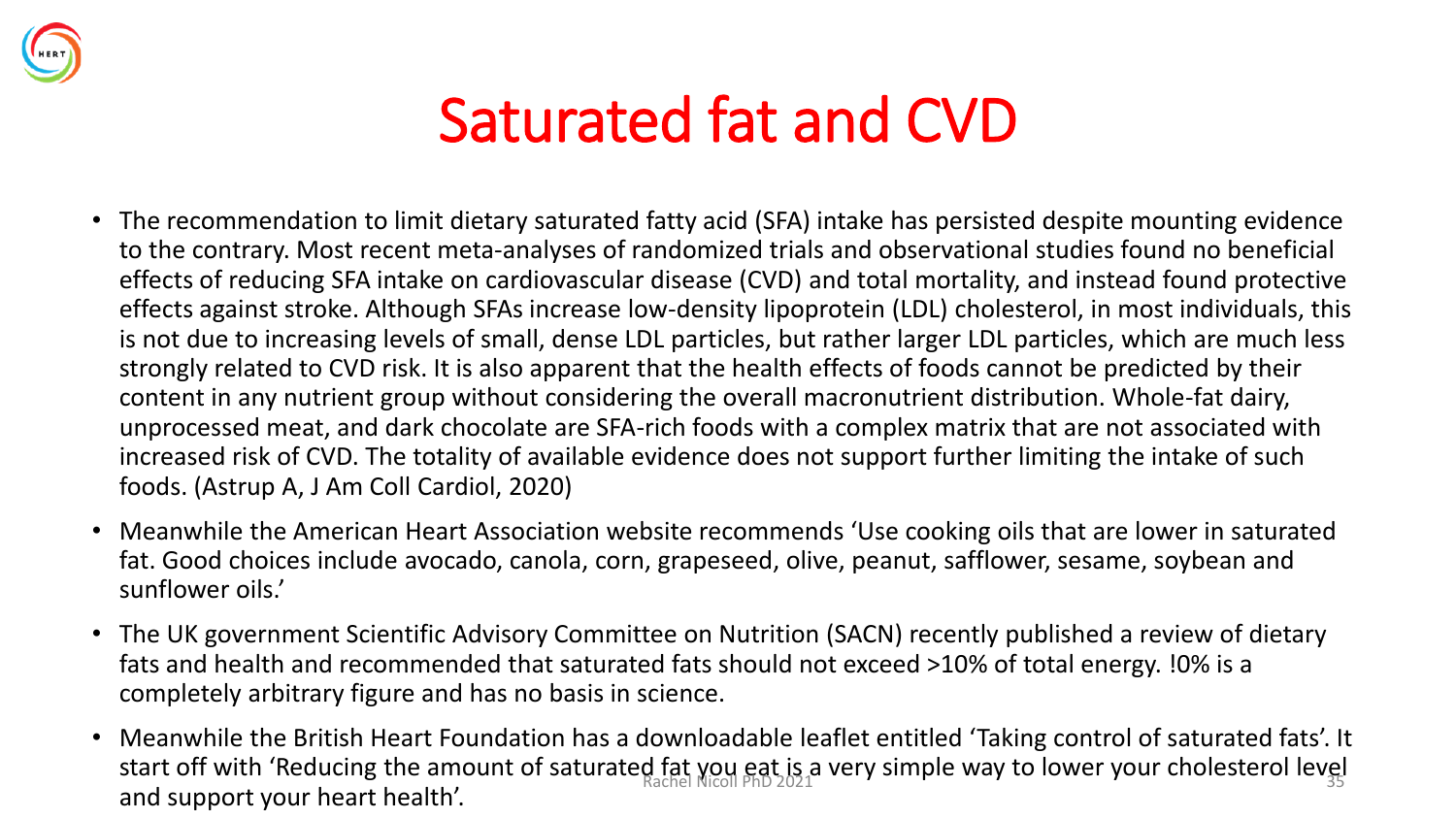

#### Exercise and CVD

- A 2018 meta-analysis found that both aerobic and resistance exercise over 24 weeks in subjects aged between 50-60 reduced aortic systolic pressure, while resistance exercise decreased aortic diastolic pressure and aerobic exercise decreased the augmentation index and improved carotid-femoral pulse wave velocity, cardiac output and left ventricular ejection fraction (Zhang Y, PLoS One, 2018).
- Two further 2018 meta-analyses found that aerobic exercise improved HDL, triglycerides, diastolic blood pressure and cardiorespiratory fitness, particularly with vigorous intensity and conducted 3 days/week for ≥12 weeks; no significant effects were determined following resistance exercise. In untrained women, aerobic exercise exercise lowered heart rate, systolic blood pressure and total and LDL cholesterol. (Wewege MA, Atherosclerosis, 2018; Zhang Y, J Sports Med Phys Fitness, 2018)
- Meta-analyses of heart failure patients showed that exercise improved maximum heart rate, diastolic function, walking speed, peak oxygen consumption and quality of life (Dieberg G, J Appl Physiol, 2015; Ismail H, JACC Heart Fail, 2013).
- Two 2019 meta-analyses found that in patients with intermittent claudication, supervised exercise lowered systolic and diastolic blood pressure and total LDL cholesterol, with no effect on heart rate, triglycerides or HDL (Cornelis N, Eur J Vasc Endovasc Surg, 2019; Jansen SCP, J Vasc Surg, 2019)
- A 2017 meta-analysis of patients with stoke or TIA, exercise reduced systolic blood pressure and increased HDL cholesterol (D'Isabella NT, Clin Rehabil, 2017).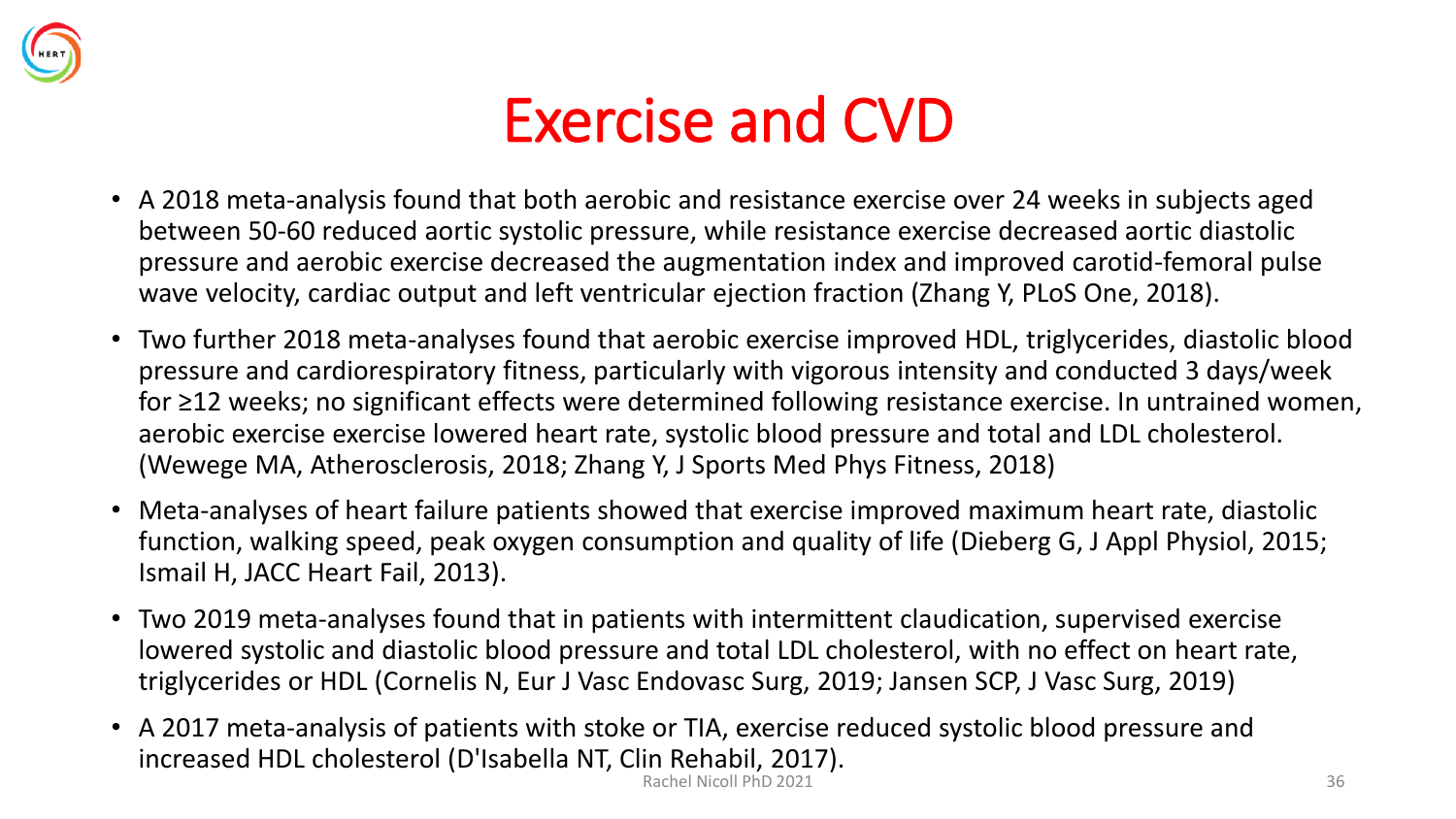

#### Photobiomodulation

- A growing body of evidence supporting the use of photobiomodulation in myocardial infarct models has implicated multiple molecular interactions.
- A systematic review showed that photobiomodulation in animal models showed consistently positive effects over a range of wavelengths and application parameters, with reductions in total infarct size (up to 76%), decreases in inflammation and scarring, and increases in tissue repair.
- Multiple molecular pathways were identified, including modulation of inflammatory cytokines, signalling molecules, transcription factors, enzymes and antioxidants.

(Liebert A, Sci Rep, 2017; Carlos FP, 2016, Life Sci)